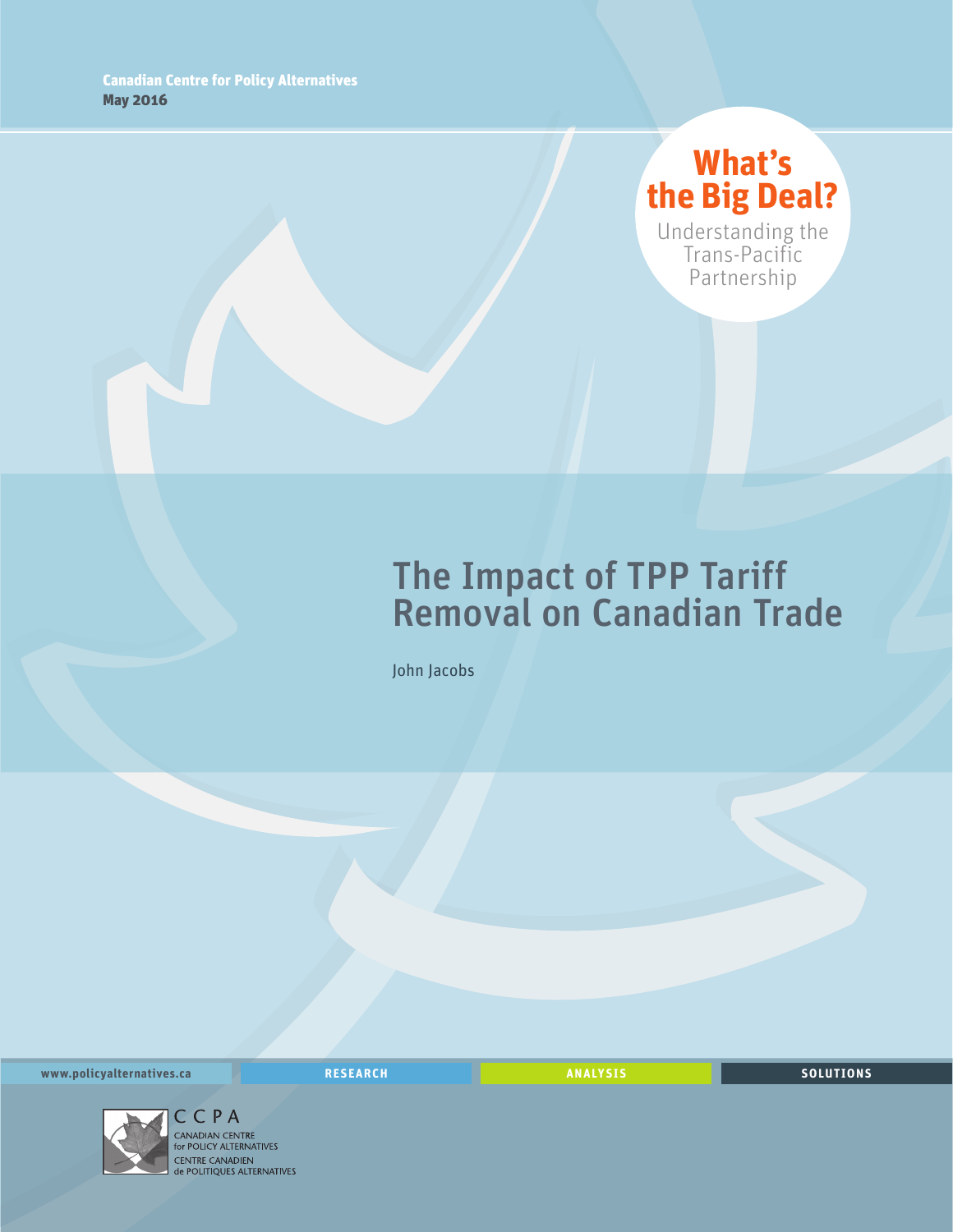

CCPA CANADIAN CENTRE for POLICY ALTERNATIVES **CENTRE CANADIEN CENTRE CANADIEN** 

#### **ISBN 978-1-77125-278-2**

This report is available free of charge at www. policyalternatives.ca. Printed copies may be ordered through the CCPA National Office for \$10.

#### **Please make a donation...**

**Help us to continue to offer our publications free online.**

With your support we can continue to produce high quality research—and make sure it gets into the hands of citizens, journalists, policy makers and progressive organizations. Visit www.policyalternatives.ca or call 613-563-1341 for more information.

The CCPA is an independent policy research organization. This report has been subjected to peer review and meets the research standards of the Centre.

The opinions and recommendations in this report, and any errors, are those of the authors, and do not necessarily reflect the views of the funders of this report.



#### **About the author**

John Jacobs is a PhD candidate in the School of Public Policy and Administration and the Institute of Political Economy, Carleton University. He is the author of numerous public policy publications, a former columnist with the Chronicle Herald and a research associate with the CCPA.

#### **Acknowledgements**

The author wishes to gratefully acknowledge, Nathalie Guay, Pierre-Yves Serinet and Scott Sinclair for their role in bringing this report to publication and for reviewing and providing constructive comments on drafts of the report. The author would also like to thank Angella MacEwen, Jim Stanford, Jean Dalcé, Colin L'Ériger and Normand Pépin for their reviews and suggestions on an earlier draft of this paper. Special thanks to Pierre-Yves Serinet for invaluable work in translating this report and to Stuart Trew for content and editorial suggestions. Thanks are also due to other staff at CCPA including Bruce Campbell, Kerri-Anne Finn, and Tim Scarth for his work on layout.

This paper was made possible thanks to the Réseau québécois sur l'intégration continentale (RQIC) and the financial support of some of its member organizations: Centrale des syndicats du Québec (CSQ), Confédération des syndicats nationaux (CSN), Fédération interprofessionnelle de la santé du Québec (FIQ), Fédération des travailleurs et travailleuses du Québec (FTQ) and Syndicat canadien de la fonction publique (SCFP). This is an independent study, the views expressed are those of the author and do not necessarily reflect those of the RQIC or the CCPA.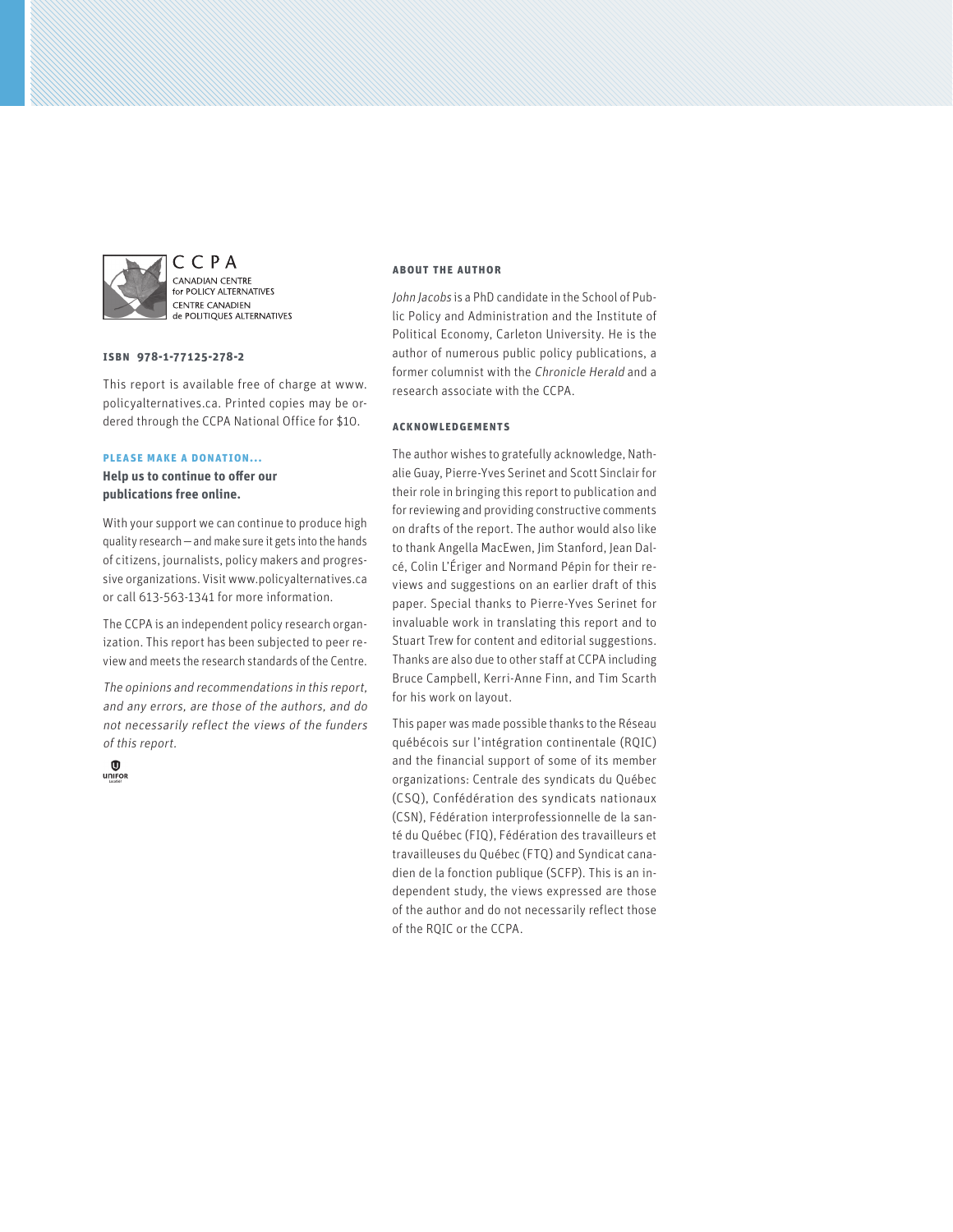#### **[The Impact of TPP Tariff Removal on Canadian Trade](#page-4-0)**

- [Introduction](#page-4-0)
- [Canada–TPP Trade by Numbers](#page-5-0)
- [Canada–TPP Trade Balance](#page-7-0)
- [Composition of Canada's TPP Trade](#page-9-0)
- [Canada–TPP Tariff Rates](#page-12-0)
- [Canada–Japan Trade](#page-14-0)
- [Challenges of Resource-Driven Exports](#page-15-0)
- [Some Employment Implications](#page-17-0)
- [Conclusion](#page-19-0)
- **[Notes](#page-19-0)**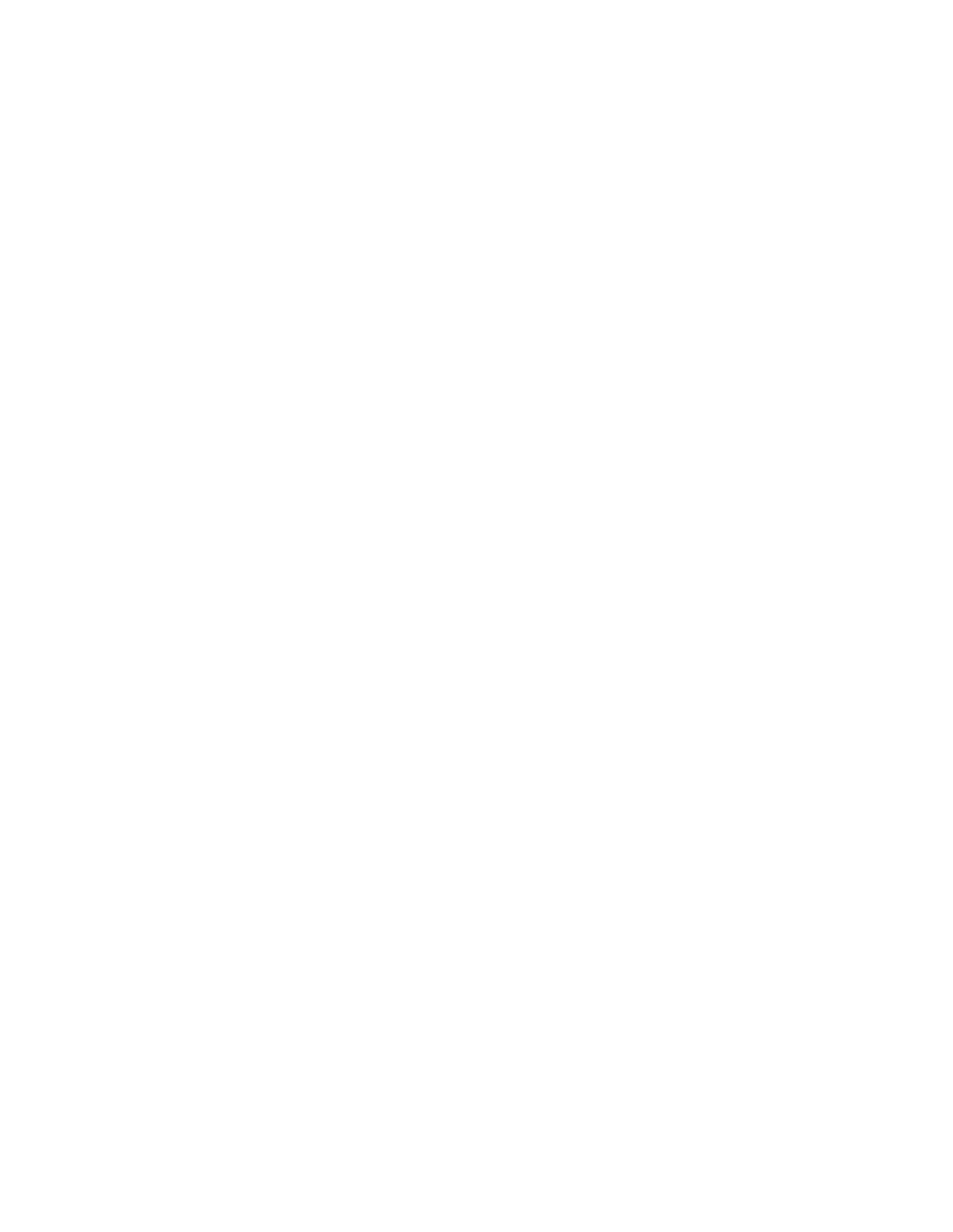# <span id="page-4-0"></span>The Impact of TPP Tariff Removal on Canadian Trade

#### **Introduction**

The Trans-Pacific Partnership (TPP) is billed as a "21<sup>st</sup> century trade agreement" that will boost growth and expand trade between the 12 participating Asia-Pacific nations: Australia, Brunei, Canada, Chile, Japan, Peru, Mexico, Malaysia, New Zealand, Singapore, United States and Vietnam. The U.S. government has been open about the role it believes the TPP will play in containing the economic ambitions of China, and perhaps India and other BRICS nations. "The rules of the road are up for grabs in Asia," says the United States Trade Representative (USTR). "If we don't pass this agreement and write those rules, competitors will set weak rules of the road, threatening American jobs and workers while undermining U.S. leadership in Asia."1

The "rules of the road" in the TPP include a wide range of constraints on the policy flexibility of governments in areas such as finance, environmental protection, cultural promotion, intellectual property rights, public services and public health regulation, etc.<sup>2</sup> This has been the agenda of free trade agreements for some time, as tariffs are already at all-time lows globally. Still, it is a useful exercise to test the assertions of TPP proponents that benefits will automatically flow from the removal of remaining tariffs. The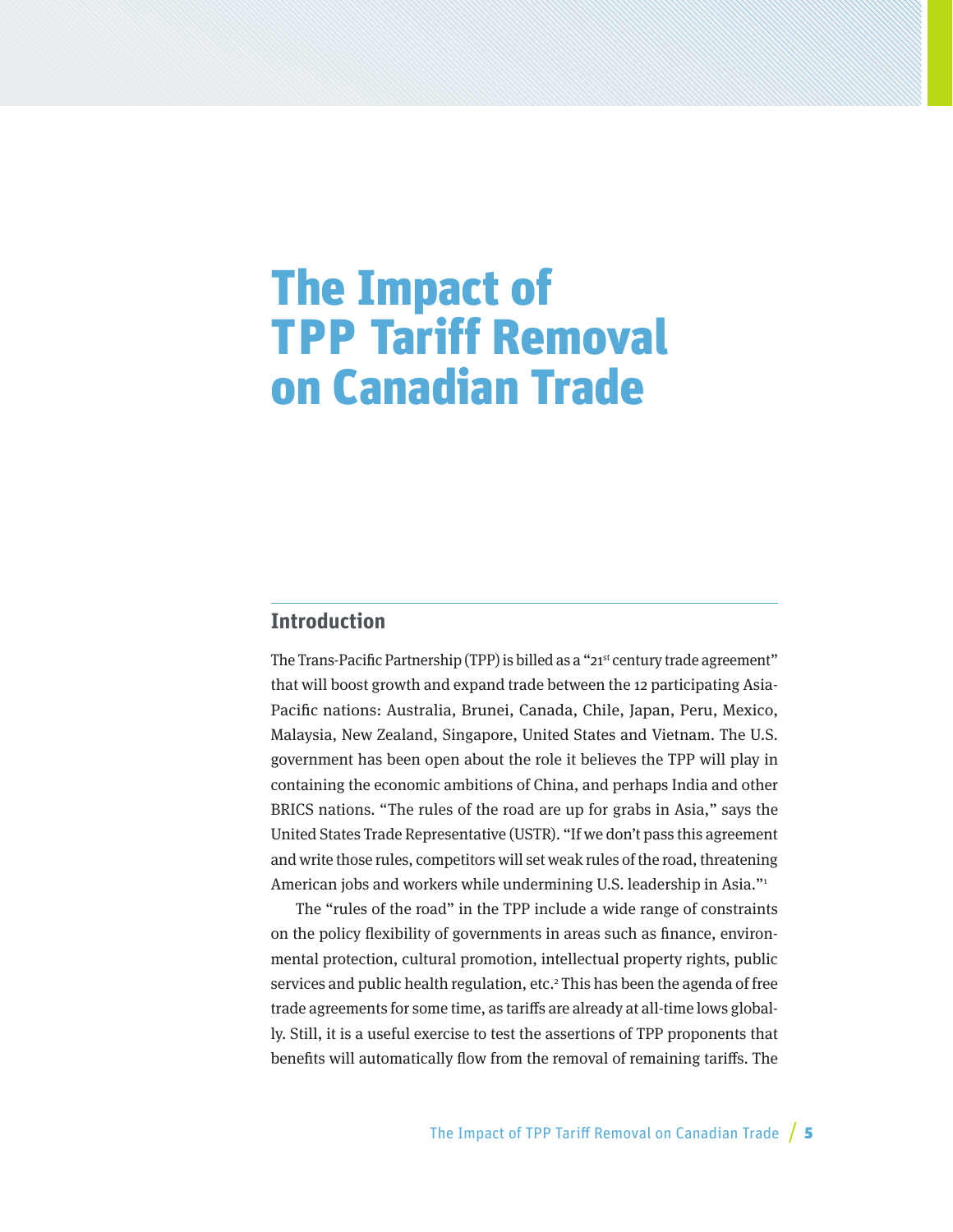<span id="page-5-0"></span>reality is Canadians have, to date, not been provided with sufficient information to come to an informed assessment of the trade effects of the Pacific agreement, let alone its broader policy impacts.3

This paper seeks to fill some of the data gaps with respect to the potential benefits and risks to Canada of tariff removal within the TPP. It begins by assessing the scale of tariff removal that the TPP would provide for Canadian exports. The potential impact of the agreement is then determined by reviewing the quantity and product composition of Canada's current trade with TPP countries not covered by existing free trade agreements (i.e., excluding countries where tariffs have largely been eliminated already).

The paper concludes that despite the potential for the TPP to have a minimally positive effect on some Canadian exports, the agreement will very likely undermine Canada's trade balance, and our ability to generate employment and expand activity in the manufacturing and high-tech sectors. The TPP could prove to be a significant obstacle to the Trudeau government's commitment to diversify the Canadian economy beyond its current reliance on extraction and exports of primary goods.4

#### **Canada–TPP Trade by Numbers**

According to proponents of the TPP, tariff removal via the agreement will provide significant benefits to the Canadian economy, giving exporters preferential access to almost 40% of world trade and 800 million potential consumers.5 It is true the combined market share of TPP countries currently accounts for 36% of global GDP (it was 52% in 2000), but much of Canada's existing access to that market (76% of TPP GDP) is already tariff free, as we can see in Table 1.<sup>6</sup> It is a vast overstatement to say the TPP grants Canada new access to fast-growing Pacific Rim economies.

Exports to TPP countries account for a significant portion (81%) of Canada's total exports (Table 2), though 94.6% of this trade is with the United States and covered by the North American Free Trade Agreement (NAFTA). When we add the other TPP countries with which Canada already has tariff-free access—Mexico, Chile, and Peru (through FTAs), and Singapore, which does not apply tariffs on imports—we see 96.8% of Canadian exports to the TPP region face no tariff barriers (see Figure 1).<sup>7</sup> The remaining 3.2% of Canada's current regional exports go to prospective TPP countries where some tariffs still apply (i.e., where there is no FTA in place), but account for only 2.8% of Canada's total exports to the world.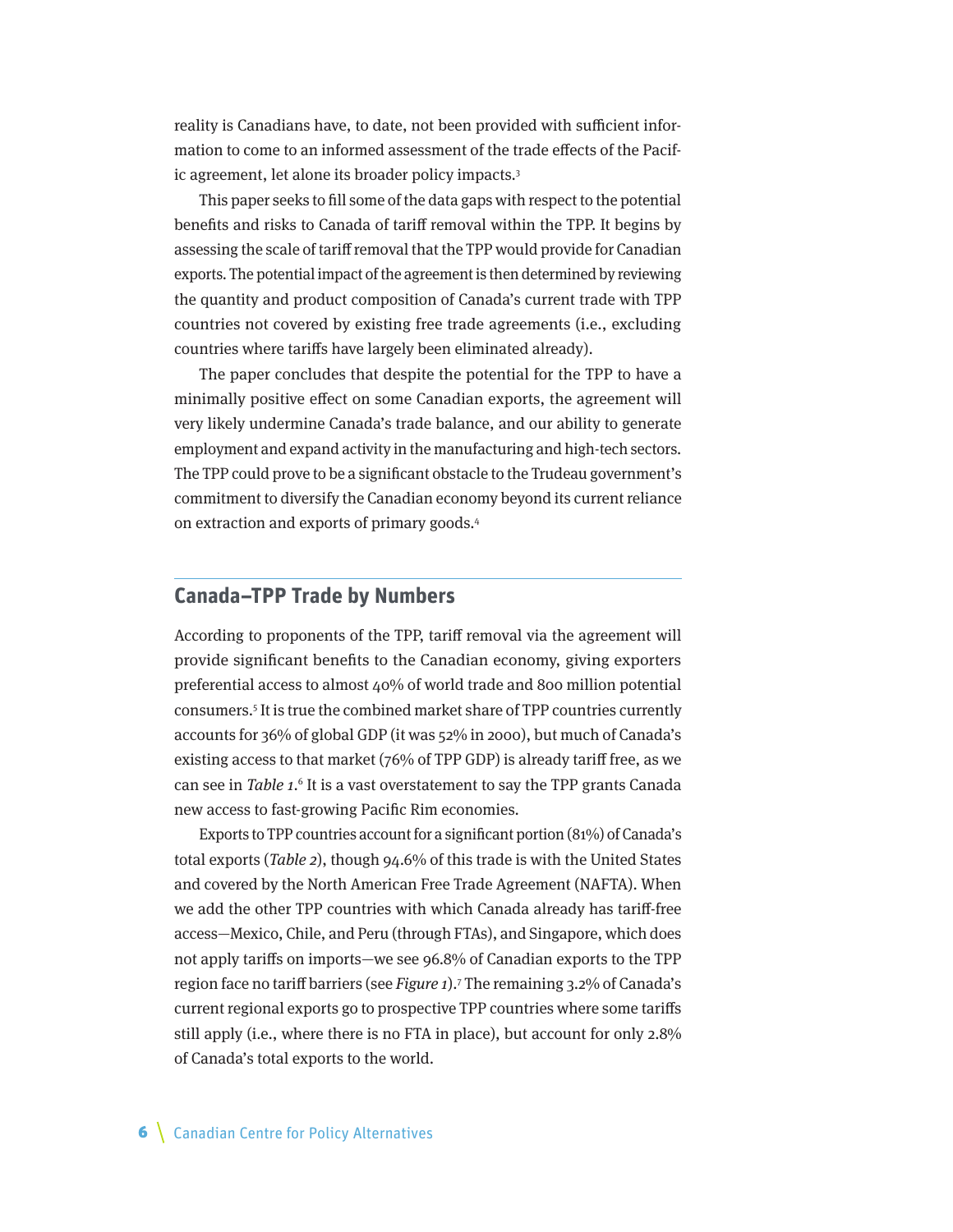|                          | <b>GDP (\$US millions)</b> | % of TPP GDP | <b>Population (thousands)</b> | Pop. as % of TPP | <b>GDP per Capita (\$US)</b> |
|--------------------------|----------------------------|--------------|-------------------------------|------------------|------------------------------|
| Australia                | 1,474,849                  | 5.2%         | 23,622                        | 2.9%             | 62,414                       |
| <b>Brunei</b>            | 14,971                     | 0.1%         | 417                           | 0.1%             | 35,376                       |
| Japan                    | 4,586,748                  | 16.3%        | 126,795                       | 15.5%            | 36,116                       |
| Malaysia                 | 326,113                    | 1.2%         | 29,902                        | 3.7%             | 10,803                       |
| New Zealand              | 202,169                    | 0.7%         | 4,495                         | 0.6%             | 44,420                       |
| Viet Nam                 | 186,599                    | 0.7%         | 92,423                        | 11.3%            | 2,016                        |
| TPP (non-FTA)            | 6,791,450                  | 24.1%        | 277,655                       | 34.0%            | 24,460                       |
|                          |                            |              |                               |                  |                              |
| Canada                   | 1,786,670                  | 6.3%         | 35,544                        | 4.4%             | 50,294                       |
| Chile                    | 258,358                    | 0.9%         | 17,763                        | 2.2%             | 14,537                       |
| Mexico                   | 1,279,305                  | 4.5%         | 125,386                       | 15.4%            | 10,334                       |
| Peru                     | 201,251                    | 0.7%         | 30,973                        | 3.8%             | 6,541                        |
| Singapore                | 301,193                    | 1.1%         | 5,507                         | 0.7%             | 54,593                       |
| <b>United States</b>     | 17,526,951                 | 62.3%        | 323,241                       | 39.6%            | 53,702                       |
| <b>TPP (Tariff-free)</b> | 21,353,728                 | 75.9%        | 538,413                       | 66.0%            | 39,660                       |
| <b>TPP Total</b>         | 28, 145, 178               |              | 816,068                       |                  | 34,403                       |

### **Table 1** TPP GDP, Population and GDP per Capita (2014)

**Sources** GDP & GDP per capita, UNCTADstat; population UNCTADstat and Statistics Canada. Author's calculations.



Source Industry Canada,<sup>8</sup> Trade Data Online (Singapore does not levy import tariffs and is therefore included in Canadian exports to TPP FTA countries).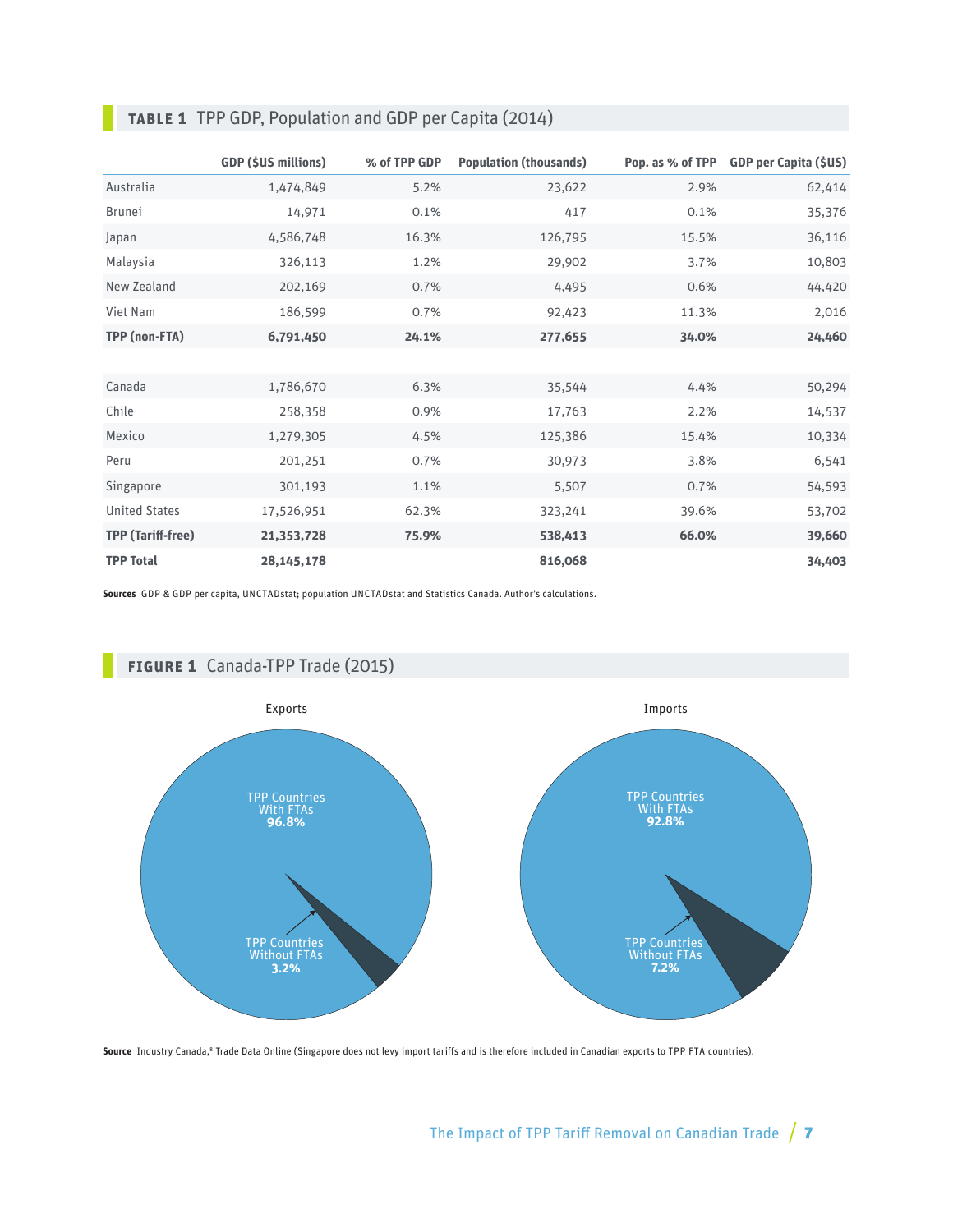<span id="page-7-0"></span>

**Source** Industry Canada, Trade Data Online.

Proponents claim the TPP will provide access to 800 million consumers, but here, too, Canada already has preferential access to 66% (538 million) of these consumers. The difference between preferential access to 76% of TPP country GDP and 66% of consumers in the region is accounted for by the relatively lower income of more populous countries such as Vietnam and Malaysia, where per capita GDP is \$2,016 and \$10,803 respectively (the TPP average is \$34,400). Table 1 shows that per capita GDP—an indicator of purchasing power—is 38% lower in TPP countries where Canada has no FTA than in its current FTA partners, throwing cold water on the idea that simply adding more potential consumers will automatically benefit Canadian exporters.

## **Canada–TPP Trade Balance**

For some time, Canada's positive global trade balance has depended on a healthy trade surplus with the U.S., while our deficit has grown with the rest of the world (see Figure 2). In 2009, in the wake of the Great Recession, Canada posted its first global trade deficit in recent history. Since then, Can-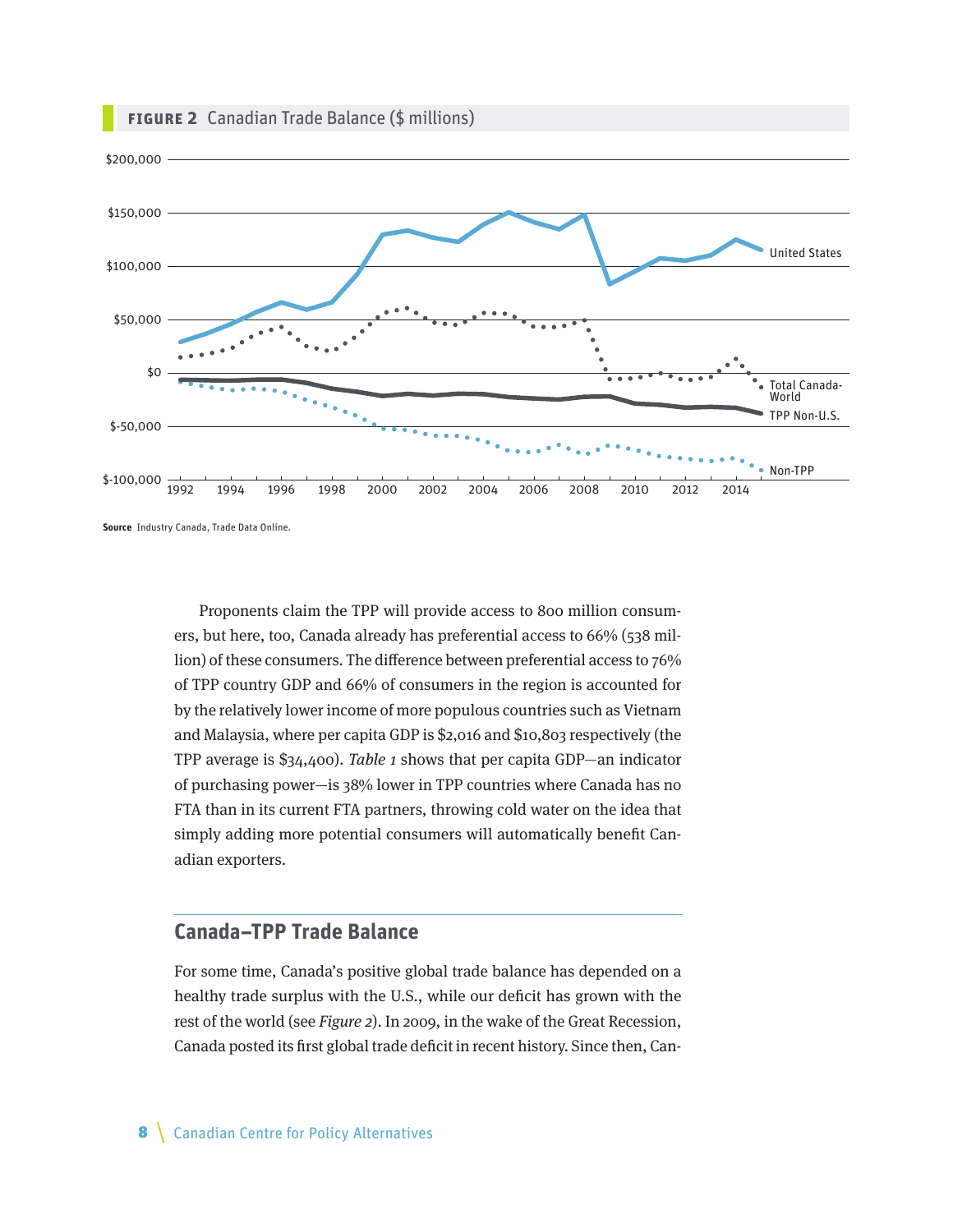#### **Table 2** Canada-TPP: Exports, Imports & Trade balance (2015) (\$ CAN millions)

| <b>Canada's TPP Negotiating Partners</b> | <b>Canadian</b><br><b>Exports</b> | % Canadian<br><b>TPP Exports</b> | <b>Imports</b><br>to Canada | % Canadian<br><b>TPP Imports</b> | <b>Trade</b><br><b>Balance</b> |
|------------------------------------------|-----------------------------------|----------------------------------|-----------------------------|----------------------------------|--------------------------------|
| <b>United States</b>                     | 400,306                           | 94.5%                            | 284,945                     | 82.3%                            | 115,361                        |
| Japan                                    | 9,755                             | 2.3%                             | 14,765                      | 4.3%                             | $-5,010$                       |
| Mexico                                   | 6,574                             | 1.6%                             | 31,156                      | 9.0%                             | $-24,581$                      |
| Australia                                | 1,890                             | 0.4%                             | 1,680                       | 0.5%                             | 210                            |
| Singapore                                | 1,507                             | 0.4%                             | 954                         | 0.3%                             | 553                            |
| Chile                                    | 791                               | 0.2%                             | 1,854                       | 0.5%                             | $-1,063$                       |
| Malaysia                                 | 790                               | 0.2%                             | 2,637                       | 0.8%                             | $-1,847$                       |
| Peru                                     | 858                               | 0.2%                             | 3,260                       | 0.9%                             | $-2,402$                       |
| Vietnam                                  | 653                               | 0.2%                             | 4,089                       | 1.2%                             | $-3,436$                       |
| New Zealand                              | 475                               | 0.1%                             | 683                         | 0.2%                             | $-208$                         |
| <b>Brunei</b>                            | 3                                 | 0.0%                             | 4                           | 0.0%                             | $-1$                           |
| <b>Total TPP</b>                         | 423,601                           |                                  | 346,027                     |                                  | 77,575                         |
| TPP without US                           | 23,295                            | 5.5%                             | 61,082                      | 17.7%                            | $-37,786$                      |
| <b>TPP FTA</b>                           | 410,036                           | 96.8%                            | 321,215                     | 92.8%                            | 88,822                         |
| <b>TPP non-FTA</b>                       | 13,565                            | 3.2%                             | 24,812                      | 7.2%                             | (11,247)                       |
|                                          |                                   |                                  |                             |                                  |                                |

|                                         | <b>Exports</b> | Imports |           |
|-----------------------------------------|----------------|---------|-----------|
| Total Cdn Global Trade                  | 521.922        | 535,156 | $-13,234$ |
| TPP % Cdn Total Trade                   | 81.2%          | 64.7%   |           |
| TPP Without US (% of Cdn. Global Trade) | 4.5%           | 11.4%   |           |

**Source** Industry Canada, Trade Data Online, author's calculations.

**Note** Singapore is included in the TPP FTA category given its 0.0% average tariffs on imports.

ada has had trade deficits in four of the past six years<sup>9</sup> and posted a recordhigh trade deficit in 2015.<sup>10</sup>

The trend toward increased trade deficits is also evident in Canada's trade balance with TPP countries (see Table 2 for 2015 data). When trade with the U.S. is removed from the equation, Canada has an overall trade deficit with TPP countries, and enjoys surpluses only with Australia and Singapore, which together account for a marginal 0.8% of Canada's exports to the TPP zone.

Canada imports significantly more from non-FTA TPP countries than it exports to them, leading to persistent trade deficits that reached a total of \$11.3 billion in 2015 (Table 2). In effect, Canada imported \$1.83 of goods for every \$1 it exported to non-FTA countries in the TPP. These trade deficits are indicative of Canada's imbalanced trade with the region: they represent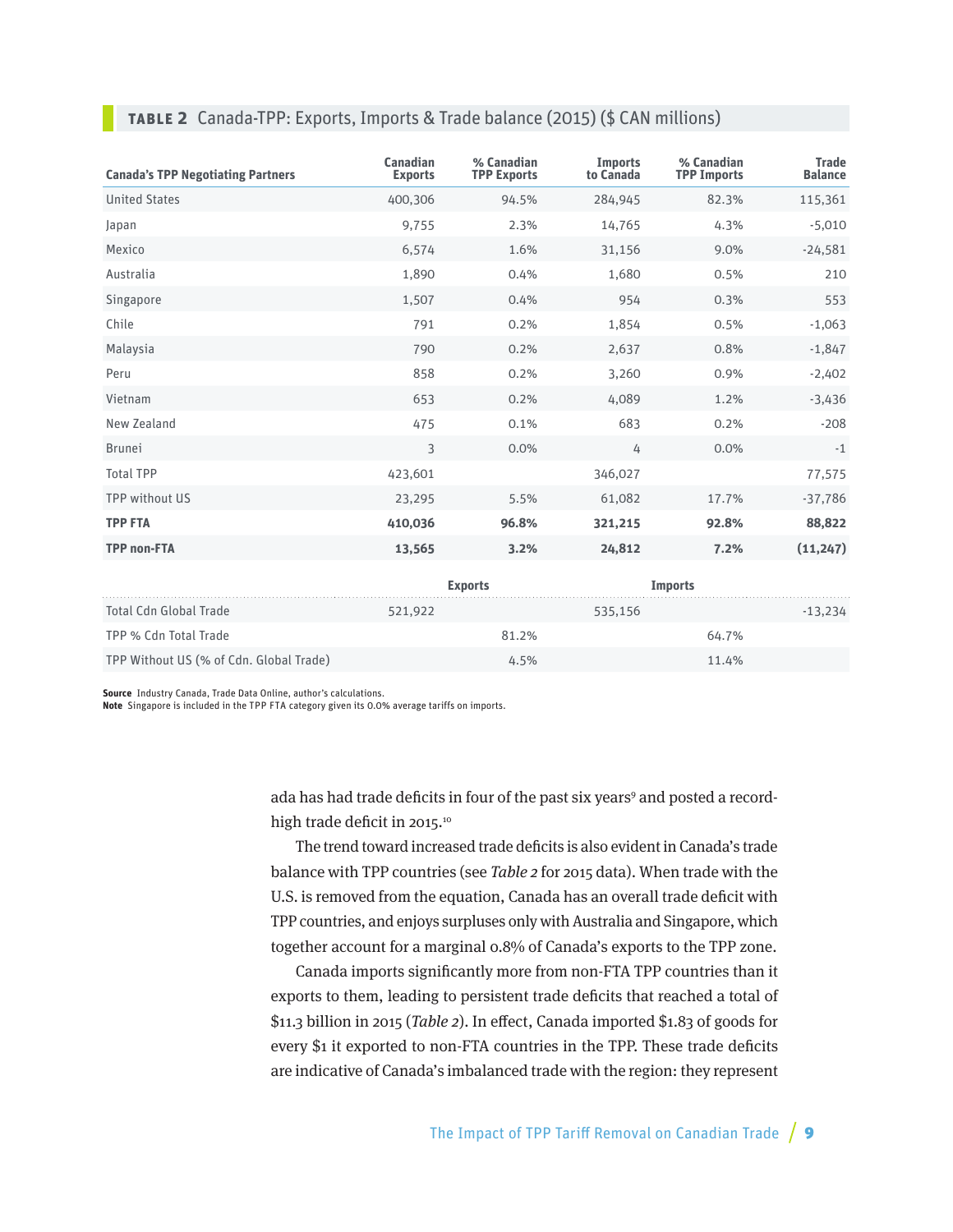<span id="page-9-0"></span>lost production opportunities and jobs for the Canadian economy, as a disproportionate quantity of products purchased in Canada are produced, and generate jobs, elsewhere.

The TPP would not correct this imbalance, and will likely worsen it, since a smaller portion of Canada's exports (3.2%) would become tariff free than imports (7.2%). To the degree that lowering tariffs increases trade in both directions, we should therefore expect Canada's imports to grow more than exports to TPP countries not already covered by an FTA. This is consistent with Canada's experience under other free trade agreements and is contributing to growing trade deficits with most countries other than the United States.<sup>11</sup>

#### **Composition of Canada's TPP Trade**

Canada's trade with TPP countries not currently covered by a FTA exemplifies our general reliance on exporting primary commodities and importing more advanced manufactured goods. As we see in Table 3, about 90% of Canada's top 25 exports to these countries are primary or barely processed commodities, with the top five (copper, seeds, pork, coal, and lumber) making up  $54\%$ of the value in this category. Most of these exports (72%) are destined for Japan (see Table 2).

Agricultural products such as oilseeds, pork, and wheat account for a greater portion of Canada's exports to TPP countries not covered by FTAs (36% of the top 25 exports) when compared to Canada's global exports, which are dominated by petroleum products  $(46%$  of the top 25) and transportation manufactured goods (34% of the top 25).<sup>12</sup> Exports of non-renewable resources, such as coal, copper, gold, iron, and aluminum, nonetheless make up a large portion (35% of the top 25) of Canada's exports to the TPP FTA countries.

In the same table we can see that Canada's imports from TPP countries not covered by an existing FTA (non-FTA) are 93% comprised of more sophisticated manufactured goods. Japan alone accounts for 60% of Canadian imports from the TPP (non-FTA) economies (Table 2). A large portion of this TPP non-FTA trade (36% of the top 25 products) generated by the auto industry (24% autos, 12% auto parts). Also in the top five imports to Canada are transmission and drive train parts, telephone sets, and printing machinery. Not only is Canada–TPP trade imbalanced in a quantitative sense, in that it produces steady trade deficits, but it is also qualitatively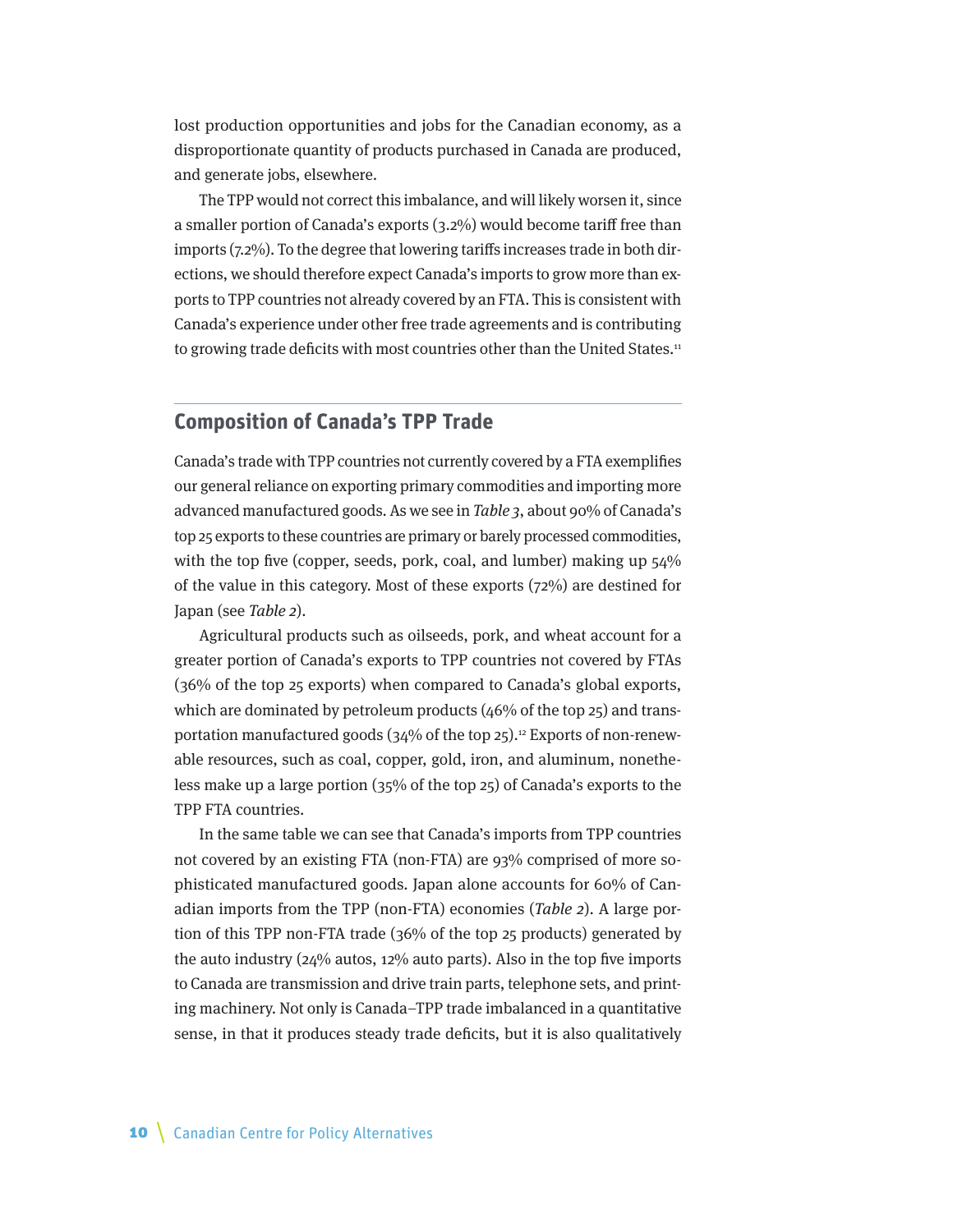**Table 3** Canadian-TPP (non-FTA countries) by Product (Top 25, HS4 product codes, 2015, \$CAD millions) (Australia, Brunei, Japan, Malaysia, New Zealand, Vietnam; Singapore is not included in Canadian Exports as it does not apply tariffs. Canadian Imports include Singapore as Canada does apply tariffs to imports from Singapore) **Primary or Basically Processed Products highlighted**

| <b>Canadian Exports</b>                       |             | <b>Canadian Imports</b>                        |             |
|-----------------------------------------------|-------------|------------------------------------------------|-------------|
| Category (HS4)                                | Value (\$m) | Category (HS4)                                 | Value (\$m) |
| 2603 - Copper ores                            | 1,118       | 8703 - Automobiles                             | 3,208       |
| 1205 - Rape or Colza Seeds                    | 1,058       | 8708 - Motor Vehicle Parts                     | 1,520       |
| 0203 - Meat of Swine                          | 977         | 8483 - Transmission Shafts and Cranks, Bearing | 1,143       |
| 2701 - Coal                                   | 969         | 8517 - Telephone Sets                          | 1,067       |
| 4407 - Lumber                                 | 893         | 8443 - Printing Machinery                      | 757         |
| 1001 - Wheat                                  | 648         | 8429 - Earth moving vehicles                   | 626         |
| 1201 - Soya Beans                             | 468         | 8542 - Electronic Integrated Circuits          | 455         |
| 4703 - Chemical Woodpulp                      | 388         | 4011 - New Pneumatic Tires of Rubber           | 436         |
| 3004 - Medications                            | 362         | 8471 - Magnetic/Optical Readers                | 380         |
| 3104 - Fertilizers                            | 342         | 8803 - Parts of Helicopters, Airplanes         | 378         |
| 2601 - Iron Ores                              | 335         | 9403 - Furniture                               | 341         |
| 8802 - Helicopters, Airplanes and Spacecraft  | 208         | 2204 - Grape Wines                             | 336         |
| 0306 - Seafood                                | 180         | 0202 - Meat of Bovine Animals - Frozen         | 327         |
| 8803 - Parts of Helicopters, Airplanes        | 140         | 8525 - Audio - visual Transmission Cameras     | 259         |
| 4403 - Wood in The Rough                      | 139         | 3004 - Medicaments                             | 217         |
| 8411 - Turbo-Jets, Turbo-Propellers, Turbines | 130         | 7112 - Waste and Scrap of Precious Metals      | 217         |
| 2503 - Sulfur                                 | 126         | 8544 - Wire, Conductors, Optical Fibre Cables  | 206         |
| 1107 - Malt                                   | 110         | 6403 - Shoes, Boots, Sandals and Slippers      | 201         |
| 7601 - Unwrought Aluminum                     | 110         | 9018 - Medical Instruments / Appliances        | 188         |
| 0303 - Frozen Fish (Excl. Fish Fillets)       | 99          | 8701 - Tractors                                | 184         |
| 8483 - Transmission Shafts and Parts          | 94          | 0204 - Meat of Lamb, Sheep and Goats           | 182         |
| 7504 - Nickel Powders and Flakes              | 87          | 2844 - Uranium                                 | 147         |
| 8105 - Cobalt and Articles Thereof            | 86          | 7318 - Screws, Bolts, Nuts, Rivets, etc.       | 145         |
| 7502 - Unwrought Nickel                       | 77          | 8504 - Electrical Transformers & Converters    | 142         |
| 0713 - Leguminous Vegetables                  | 66          | 8413 - Pumps For Liquids; Liquid Elevators     | 140         |
| Top 25 exports total                          | 9,211       | Top 25 imports total                           | 13,203      |
| Primary commodities top 25 (in bold)          | 8,277       | Primary commodities top 25 (in bold)           | 872         |
| # of primary products (of 25)                 | 21          | # of primary products (of 25)                  | 4           |
| <b>Share of Top 25 Total Value</b>            | 89.9%       | <b>Share of Top 25 Total Value</b>             | 6.6%        |

**Note** Primary Commodities, Standard International Trade Classification (SITC 0 + 1 + 2 + 3 + 4 + 68 + 667+ 971) **Source** Industry Canada Trade Data Online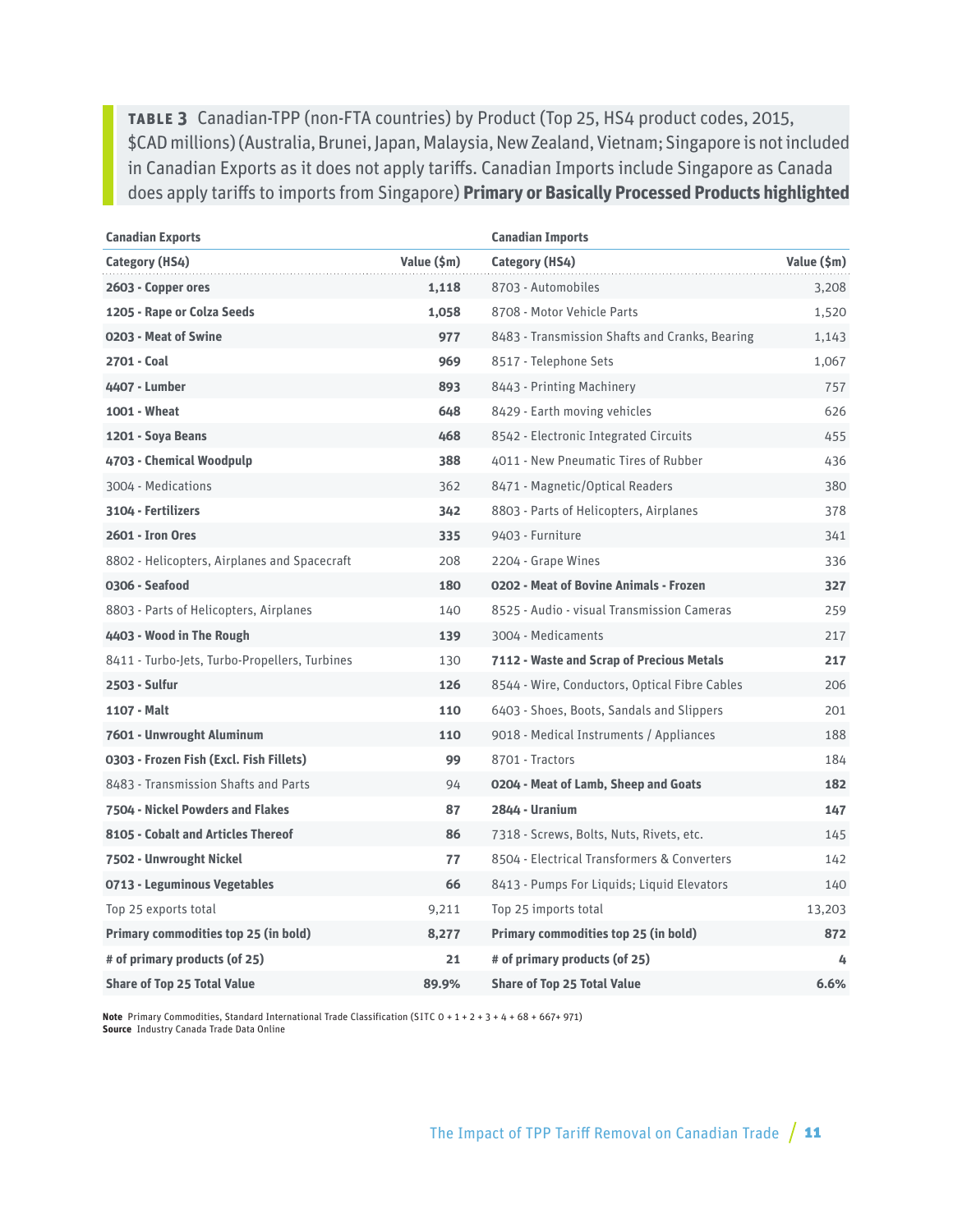#### **Table 4** Sectoral Composition of Goods Exports (% of Total Exports)

|                     | Food |      | <b>Agricultural</b><br><b>Raw Materials</b><br><b>Fuels</b> |      |      |      | <b>Ores</b><br>and Metals | <b>Manufactures</b> |      |      |
|---------------------|------|------|-------------------------------------------------------------|------|------|------|---------------------------|---------------------|------|------|
|                     | 2000 | 2014 | 2000                                                        | 2014 | 2000 | 2014 | 2000                      | 2014                | 2000 | 2014 |
| Canada              | 6.4  | 10.8 | 6.2                                                         | 4.1  | 13.2 | 28.1 | 4.4                       | 7.0                 | 63.8 | 46.4 |
| High income         | 6.1  | 9.2  | 1.7                                                         | 1.6  | 11   | 10.6 | 2.8                       | 3.9                 | 73.6 | 70.1 |
| Euro area           | 7.8  | 9.8  | 1.5                                                         | 1.4  | 3.2  | 6.6  | 2.2                       | 2.6                 | 79.4 | 76.5 |
| East Asia & Pacific | 7.1  | 5.3  | 1.7                                                         |      | 6.2  | 4.6  | 2.1                       | 1.8                 | 82.4 | 87.1 |
| World               | 6.9  | 9.4  | 1.8                                                         | 1.6  | 12   | 10.7 | 3.0                       | 4.0                 | 72.4 | 70.6 |

**Note** Merchandise export shares may not sum to 100 percent because of unclassified trade **Source** World Bank Development Indicators

> so, with exports dominated by resources, and imports by more highly processed manufactured goods.

> This pattern is indicative of Canada's integration into the international economy, which is increasingly characterized by an expansion of primary commodity exports and a decline in manufactured exports (see Table 4). Overall, Canada's global exports as a portion of GDP declined from 40% in 2000 to 32% in 2014.13 Between 2000 and 2014, manufactured goods declined from 64% to 46% of total exports. The export of primary commodities (unprocessed and basically processed goods) increased from 30% to more than 50% of total exports over the same period.

> While many high-income economies have seen a decline in manufacturing as a portion of total exports, we can see from Table 4 that Canada's experience is disproportionate. Meanwhile, East Asian and Pacific TPP economies have grown their share from 82% to 87%, often by specializing in high-tech industries.

> The shift in Canadian exports is partially accounted for by the commodity price boom of the 2000s, which increased the total value of primary exports relative to non-primary exports. But as Figure 3 indicates, since about 2005, Canadian manufactured exports have yet to recover from the recession and have stagnated in absolute, not just relative, terms. Between 2000 and 2014, primary commodity exports increased by 189% and manufactured goods by 20%.

> The World Bank's export volume index (an indicator of the quantity of units traded) shows that while the value of Canada's exports increased by 66% between 2000 and 2013, the volume of exports declined by  $4\%$ . In other words, we have been exporting less but the products have been, until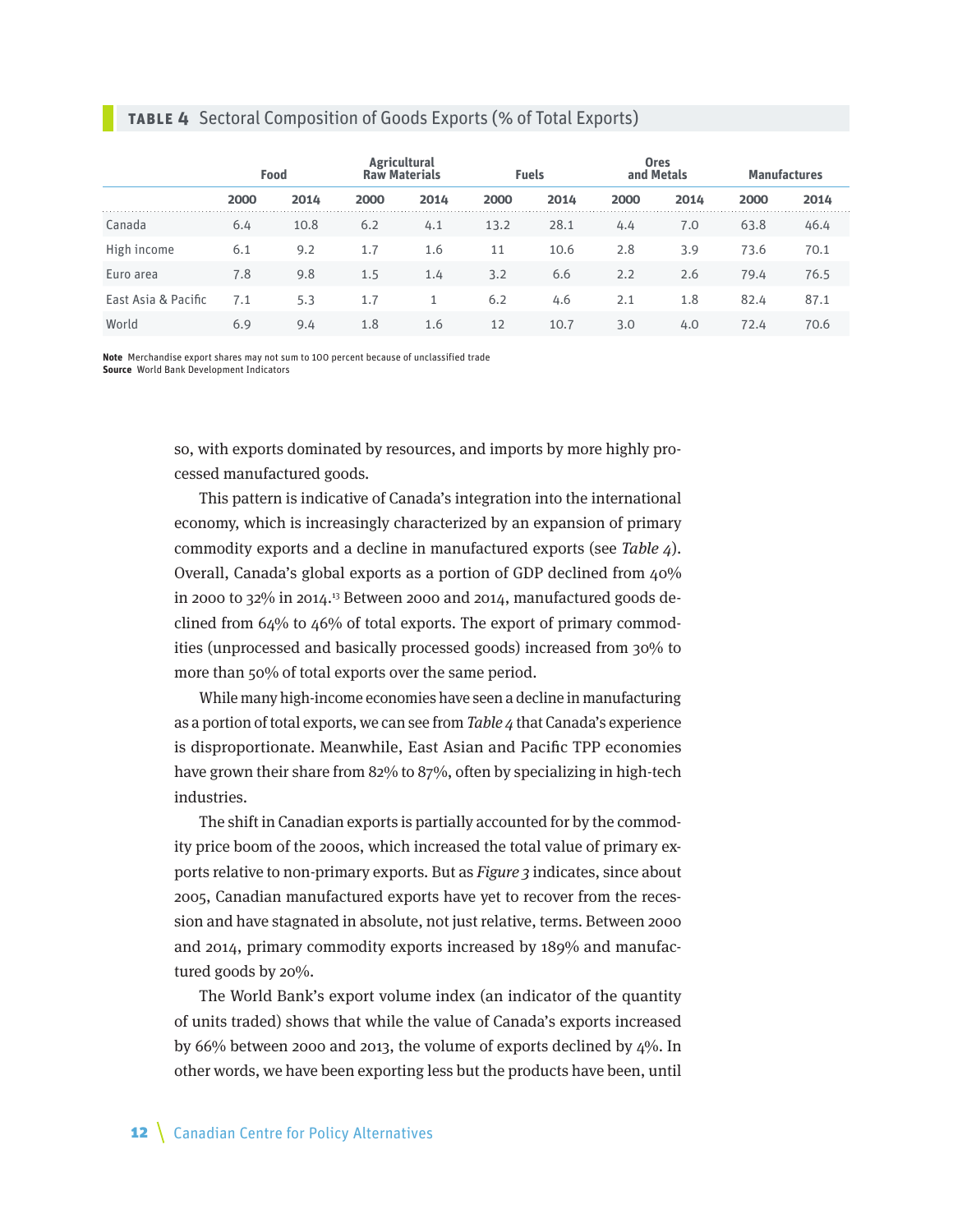

#### <span id="page-12-0"></span>**Figure 3** Canadian Global Exports (\$US millions, nominal)

**Source** UNCTADstat, International Trade in Goods and Services, and author's calculations.

recently, worth more.14 During the same period, Canadian import volumes increased by 40% and the import values increased by 94%, indicating that Canada's exports have not kept pace with the increase in imports as measured by volume and value.<sup>15</sup>

## **Canada–TPP Tariff Rates**

While applied tariffs are already low by historical standards, the removal of Canadian tariffs in several strategic sectors could undermine Canada's advanced manufacturing sectors and prospects for economic diversification. The average applied tariff rates of TPP countries are all below 5% except for those of Malaysia and Vietnam, reflecting their positions as developing countries making use of tariffs to support emerging manufacturing sectors.

Malaysia and Vietnam account for 1.7% of TPP GDP and will not provide game-changing market opportunities for Canada. Singapore does not apply tariffs, and for the remaining traders (without Malaysia and Vietnam) rates are very low. For the most part, Australia has the highest tariffs within this group, indicating some potential opportunities for Canadian exports when these come down. But here, and in general, the potential benefits of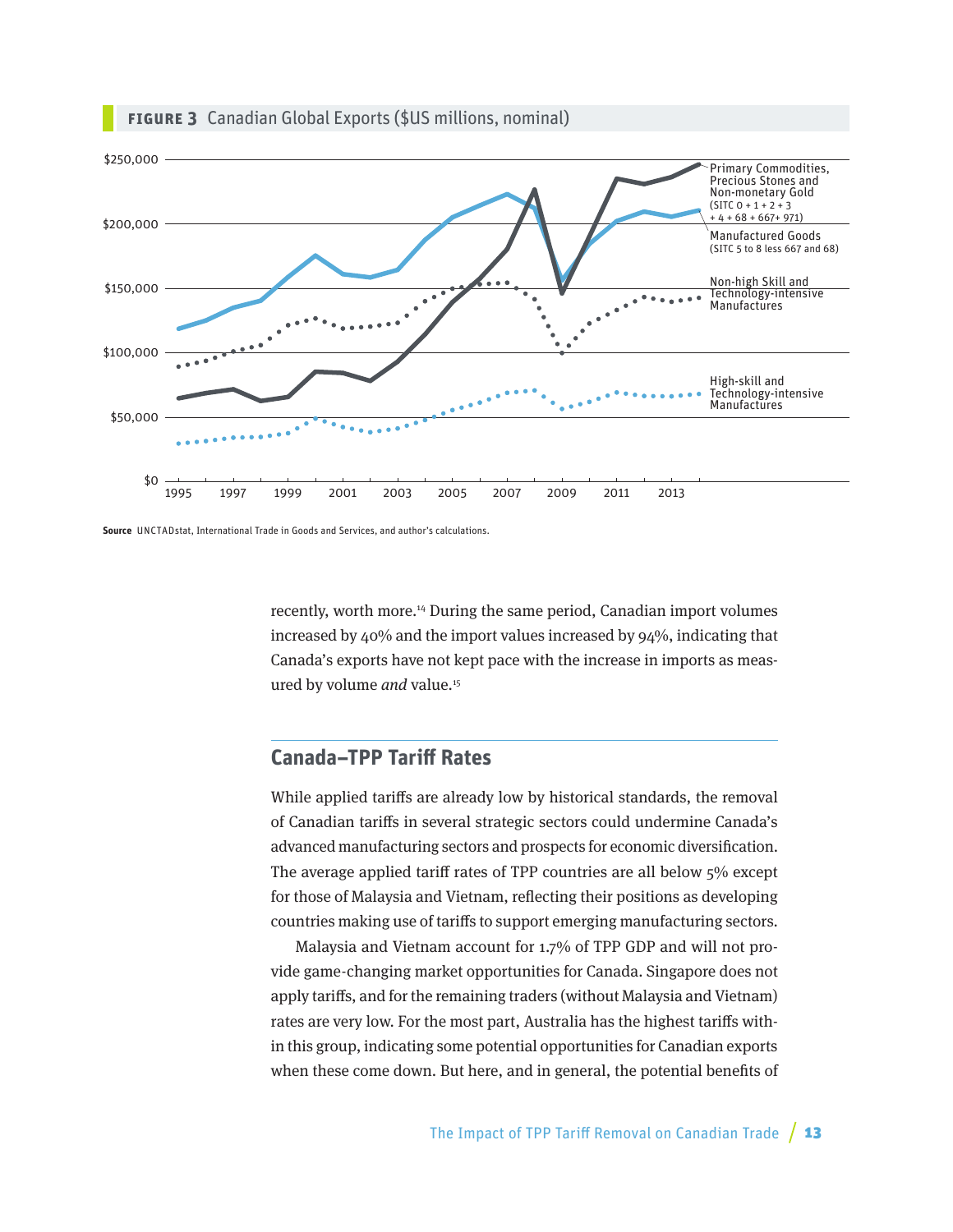**Table 5** TPP (Non-FTA) Most Favoured Nation Applied Tariffs as % of the Value of Product Imported "Simple Average of Simple Average" and Weighted Averages, Non-agricultural Goods, 2015 (%)

| <b>Product</b><br><b>Category</b>        |          | <b>Manufactured</b><br><b>Goods, Ores</b><br>and Metals | Ores and<br><b>Metals</b> | <b>Manufactured</b><br>Goods | <b>Chemical</b><br>products | <b>Machinery</b><br>and Transport<br><b>Equipment</b> | <b>Other</b><br><b>Manufactured</b><br>Goods |
|------------------------------------------|----------|---------------------------------------------------------|---------------------------|------------------------------|-----------------------------|-------------------------------------------------------|----------------------------------------------|
| Australia                                | Average  | 3.2                                                     | 1.24                      | 3.33                         | 1.68                        | 2.85                                                  | 4.19                                         |
|                                          | Weighted | 2.91                                                    | 1.49                      | 2.93                         | 1.58                        | 3.26                                                  | 3.18                                         |
|                                          | Average  | 1.85                                                    | 0.0                       | 1.9                          | 0.45                        | 3.72                                                  | 1.43                                         |
| <b>Brunei</b>                            | Weighted | 1.54                                                    | 0.0                       | 1.54                         | 0.37                        | 1.85                                                  | 1.09                                         |
| Canada                                   | Average  | 2.37                                                    | 0.01                      | 2.52                         | 0.62                        | 1.2                                                   | 3.86                                         |
|                                          | Weighted | 1.97                                                    | 0.02                      | 2.04                         | 1.07                        | 2.32                                                  | 2.11                                         |
|                                          | Average  | 2.33                                                    | 1.23                      | 2.4                          | 2.64                        | 0.03                                                  | 3.33                                         |
| Japan                                    | Weighted | 0.86                                                    | 0.11                      | 0.98                         | 1.1                         | 0.0                                                   | 2.32                                         |
| Malaysia                                 | Average  | 5.91                                                    | 2.7                       | 6.11                         | 2.56                        | 4.52                                                  | 8.32                                         |
|                                          | Weighted | 4.45                                                    | 2.45                      | 4.67                         | 3.35                        | 3.77                                                  | 8.51                                         |
| New Zealand                              | Average  | 2.42                                                    | 0.81                      | 2.51                         | 0.74                        | 2.86                                                  | 3.04                                         |
|                                          | Weighted | 2.67                                                    | 0.99                      | 2.71                         | 1.58                        | 3.12                                                  | 2.4                                          |
|                                          | Average  | 0.0                                                     | 0.0                       | 0.0                          | 0.0                         | 0.0                                                   | 0.0                                          |
| Singapore                                | Weighted | 0.0                                                     | 0.0                       | 0.0                          | 0.0                         | 0.0                                                   | 0.0                                          |
| Vietnam                                  | Average  | 8.38                                                    | 1.7                       | 8.74                         | 3.05                        | 6.03                                                  | 12.2                                         |
|                                          | Weighted | 4.14                                                    | 0.63                      | 4.38                         | 3.07                        | 3.22                                                  | 7.07                                         |
|                                          | Average  | 3.44                                                    | 1.10                      | 3.57                         | 1.59                        | 2.86                                                  | 4.64                                         |
| Avg. non Canada                          | Weighted | 2.37                                                    | 0.65                      | 2.04                         | 1.16                        | 2.06                                                  | 2.25                                         |
| Average Not                              | Average  | 1.96                                                    | 0.66                      | 2.03                         | 1.10                        | 1.89                                                  | 2.40                                         |
| <b>Including Malaysia</b><br>and Vietnam | Weighted | 1.60                                                    | 0.52                      | 1.63                         | 0.93                        | 1.65                                                  | 1.80                                         |

#### **Source** UNCTADstat

**Notes** In simple average of simple average "the same weight is given to all products, without taking into account how much the products are traded." In calculating weighted average, "more weight is given to products with larger import flows."16

tariff removal must also take into account the comparatively higher transportation costs faced by Canadian exporters relative to those of other Asia-Pacific TPP partners.

Canada tends to apply higher average tariffs on imports of processed ores and metals, manufactured goods, and "other manufactured goods" than the TPP average when Malaysia and Vietnam are excluded (Table 5). This could indicate some small advantages for TPP exporters to Canada, but overall the differences between applied tariff rates are minimal.

Lowering or removing tariffs via the TPP could have indirect consequences for Canada's exports to the U.S., which would become less com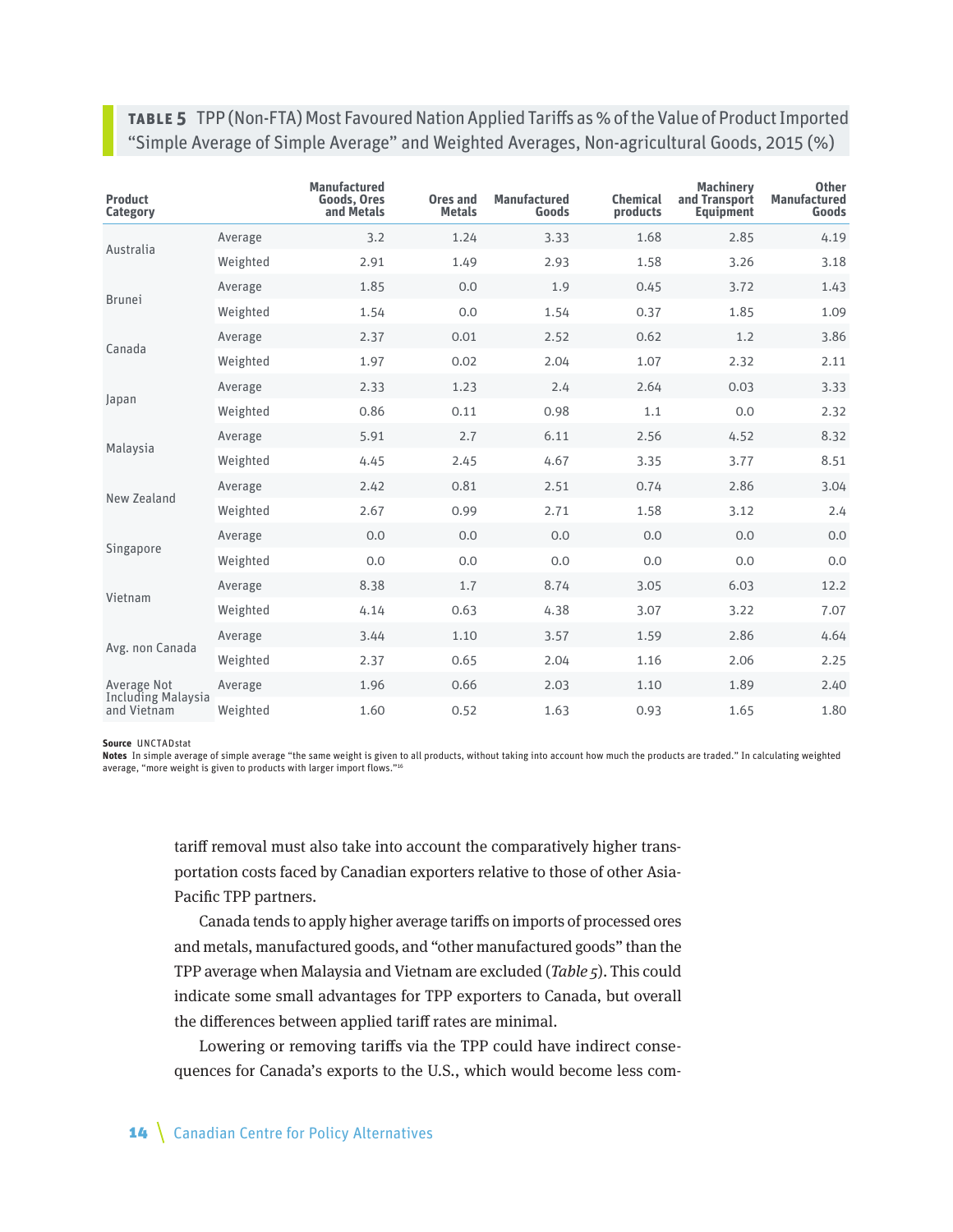<span id="page-14-0"></span>petitive relative to goods from TPP countries with lower production costs. This could, in turn, lead to a significant shifting of production away from North America generally, contributing to downward pressure on wages and employment in Canada and across the TPP zone.17

#### **Canada–Japan Trade**

Japan is by far the largest economy among TPP countries with which Canada has no FTA, accounting for 68% of GDP (Table 1) and 72% of Canadian exports (Table 2) to this group. Japan is a major global exporter of advanced manufactured goods, and the lowering or removal of tariffs on trade with Japan will have a far greater economic impact on Canada than trade liberalization with any of the other non-FTA TPP countries.

The tariff-free portion of agricultural imports are similar for Canada (51%) and Japan  $(47%)$ , but the WTO tariff profiles indicate that, with the exception of dairy products, Japan is more protective of its agriculture sector than Canada is.18 It is possible there would be an increase in exports of Canadian agricultural products such as grains, oilseeds, and pork as Japanese tariffs are reduced through the TPP.19

The situation is quite different outside of agriculture: 83% of Canada's non-agricultural exports to Japan already face no tariffs, while the same can be said of 69% of imports from Japan. Canada's new export opportunities are therefore less relative to Japan in that Japanese exporters could benefit from tariff reductions on a further 31% of its current exports compared to 17% for Canadian exporters.<sup>20</sup>

Canada's tariffs on imports of advanced manufactured goods, such as electrical and non-electrical machinery and transportation equipment, are higher than Japanese tariffs for these product groups (see Table 6). For example, Canada applies an average tariff rate of 5.8% on 59% of transportation equipment product groups, whereas Canadian transportation exports to Japan are not tariffed. Upon tariff removal, the cost of Japanese transportation exports to Canada could be reduced by 5.8% on average, whereas the cost of Canadian transportation exports to Japan would not be affected.

Given that Japan has no tariffs on most advanced manufactured imports, Canadian manufacturing firms have little to gain from the TPP. Conversely, Japanese exporters will benefit from tariff reductions on an average of 27% of the advanced manufacturing product groups imported to Canada.21 Consequently, the removal of tariffs on Canada–Japan trade could exacerbate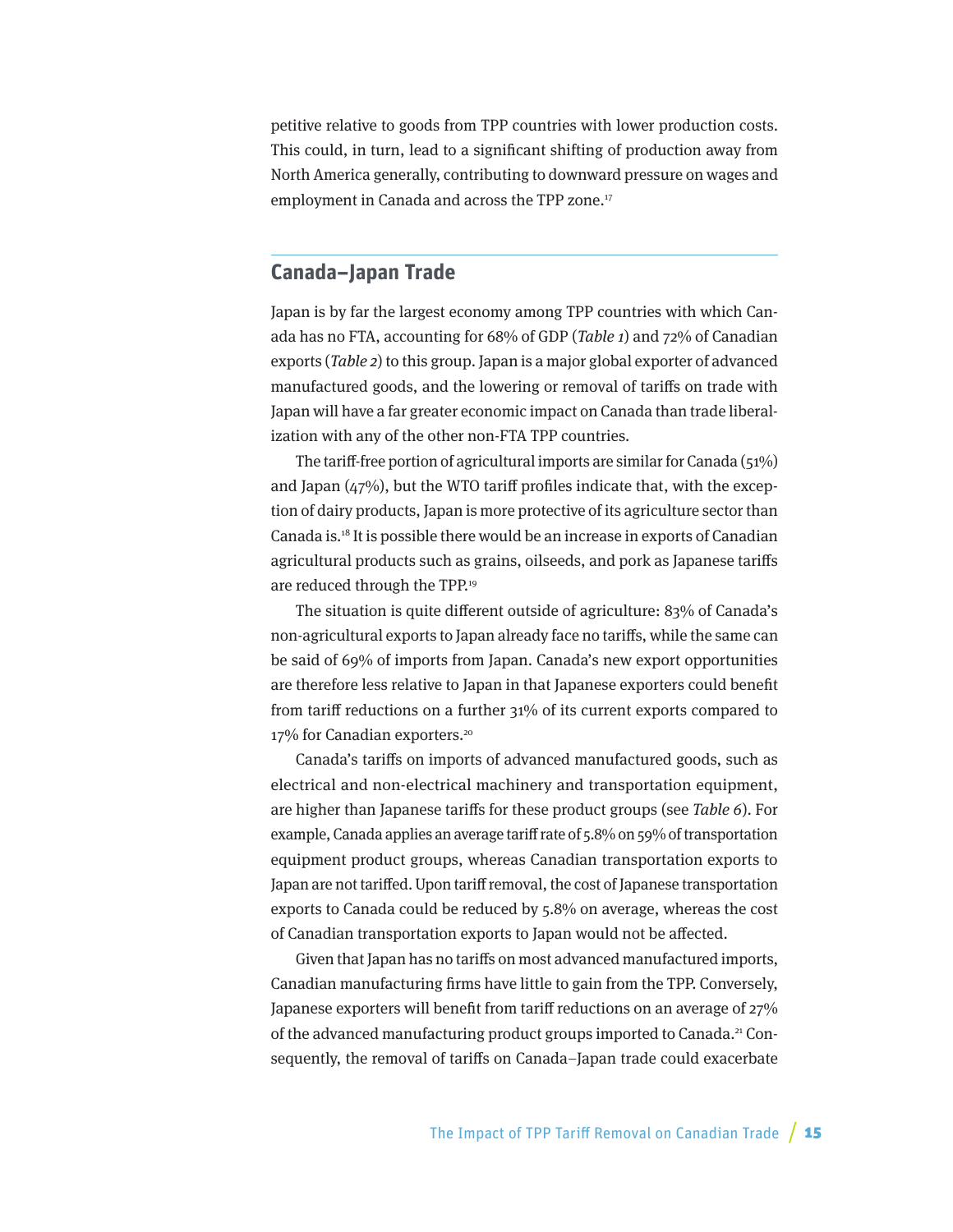#### <span id="page-15-0"></span>**Table 6** Canada and Japan, Advanced Manufacturing Tariffs

|                          |                                        | Canada                     |                        |                                        | Japan                              |                              |
|--------------------------|----------------------------------------|----------------------------|------------------------|----------------------------------------|------------------------------------|------------------------------|
| <b>Product Group</b>     | % Product Groups<br><b>Tariff Free</b> | Avg. Applied<br>Duties (%) | Maximum<br>Tariffs (%) | % Product Groups<br><b>Tariff Free</b> | <b>Avg. Applied<br/>Duties (%)</b> | <b>Maximum</b><br>Tariff (%) |
| Non-electrical machinery | 93                                     | 0.4                        |                        | 100                                    |                                    | 0                            |
| Electrical machinery     | 83                                     | 1.1                        |                        | 98                                     | 0.1                                |                              |
| Transport equipment      | 41                                     | 5.8                        | 25                     | 100                                    |                                    | 0                            |

**Source** WTO Tariff profiles, Canada, Japan

Canada's current trade trajectory described above (i.e., toward the export of primary commodities and the decline in manufacturing exports).

## **Challenges of Resource-Driven Exports**

The main opportunities for Canadian exports generated by tariff elimination under the TPP appear to be in the provision of raw materials to be processed and transformed offshore, and possibly re-imported to Canada as valueadded manufactured goods. This imbalanced trade can be seen in Canada's sectoral trade balances with TPP negotiating countries, as expressed in Figure 4, but it is also reflective of Canadian trade patterns in other parts of the world outside the U.S.

Exports from high-tech industries can play a leading role in facilitating innovation and productivity increases in the Canadian economy. But, as we saw in Figure 3, Canada's high-skilled and high-tech manufactured exports have declined as a portion of total goods exports, from 18.7% in 2000 to 14.9% in 2014, and high-tech exports are not keeping pace with growth in the Canadian economy, declining from a high of 6.6% of GDP in 2000 to 3.8% in 2014.<sup>22</sup> These findings are confirmed by OECD reports that show Canada is a laggard in terms of business investment in research and development, and that we have a comparative disadvantage in high-technology and medium-high-technology manufacturing, but a comparative advantage in low and medium-low manufacturing.<sup>23</sup>

The TPP would curtail Canada's ability to reverse this trend. Partly it would do this by removing important sector-development policy tools that have historically proven successful in the transition to a more diversified economy and the production and export of value-added high-tech products in advanced economies. We have seen this with respect to tariffs applied in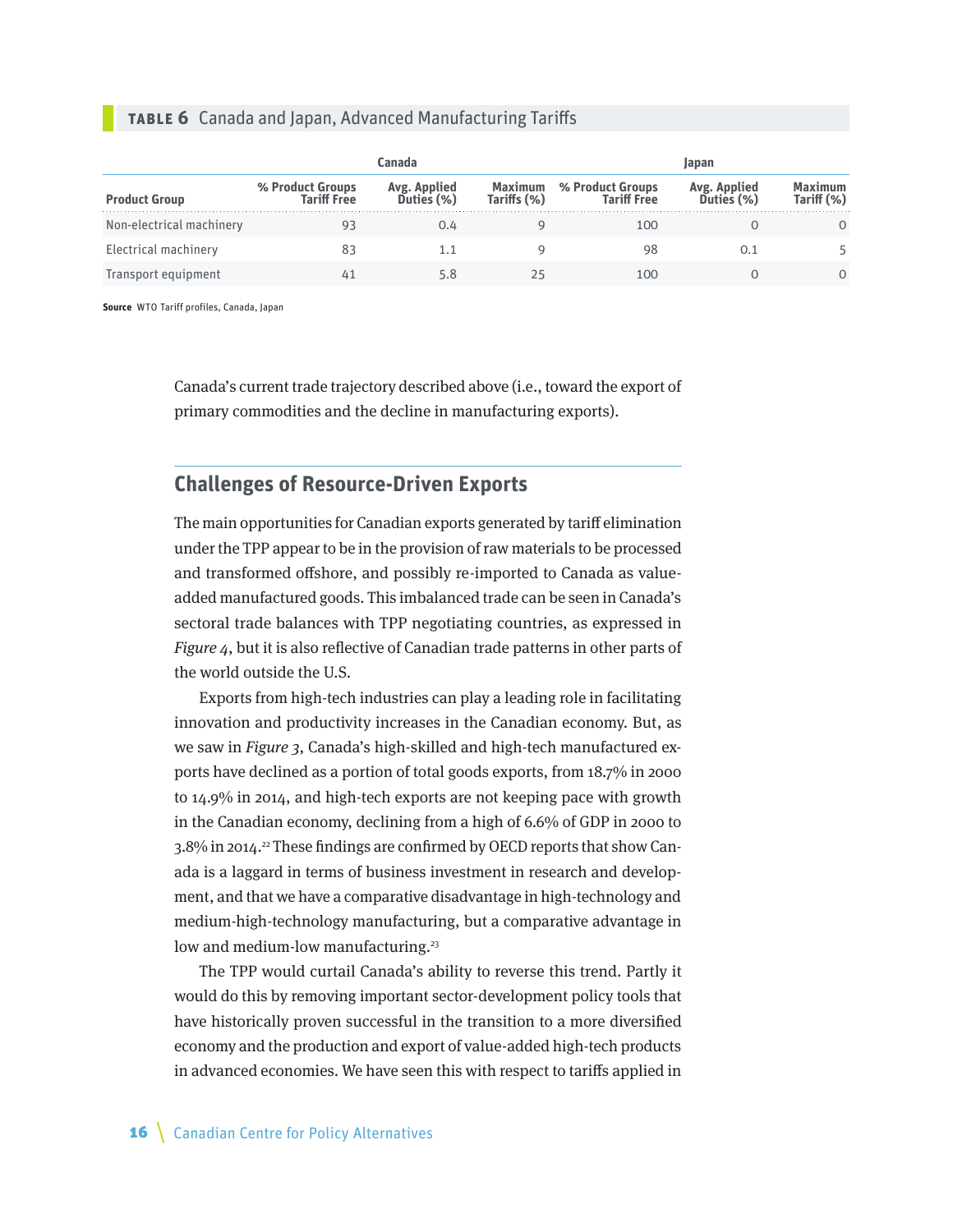

#### **Figure 4** Canada's TPP Trade Balance by Sector, NAICS Codes (\$CAD millions)

**Source** Industry Canada, Trade Data Online.

support of strategic sectors. But, like other free trade and investment agreement since the NAFTA, the TPP also prohibits an extensive list of performance requirements (technology transfers, domestic content or employment quotas, etc.) that states might reasonably wish to attach to foreign investment in non-renewable resource extraction.<sup>24</sup> The TPP procurement and state-owned enterprises chapters further limit the use of public spending and federal crown corporations to bolster local development.

These and other industrial policies, which violate free-trade orthodoxy, have been instrumental in enabling economies to move up the value chain in the context of economic globalization, as in the rapid industrialization of the East Asian economies.<sup>25</sup> China is successfully using strategic interventions to move from being a low-cost producer of labour-intensive exports into producing high-tech value-added products such as heavy construction machinery and aircraft.<sup>26</sup> Developed economies have also been contemplating sectoral development strategies as they seek to lift themselves out of the economic stagnation that has followed from the Great Recession.<sup>27</sup>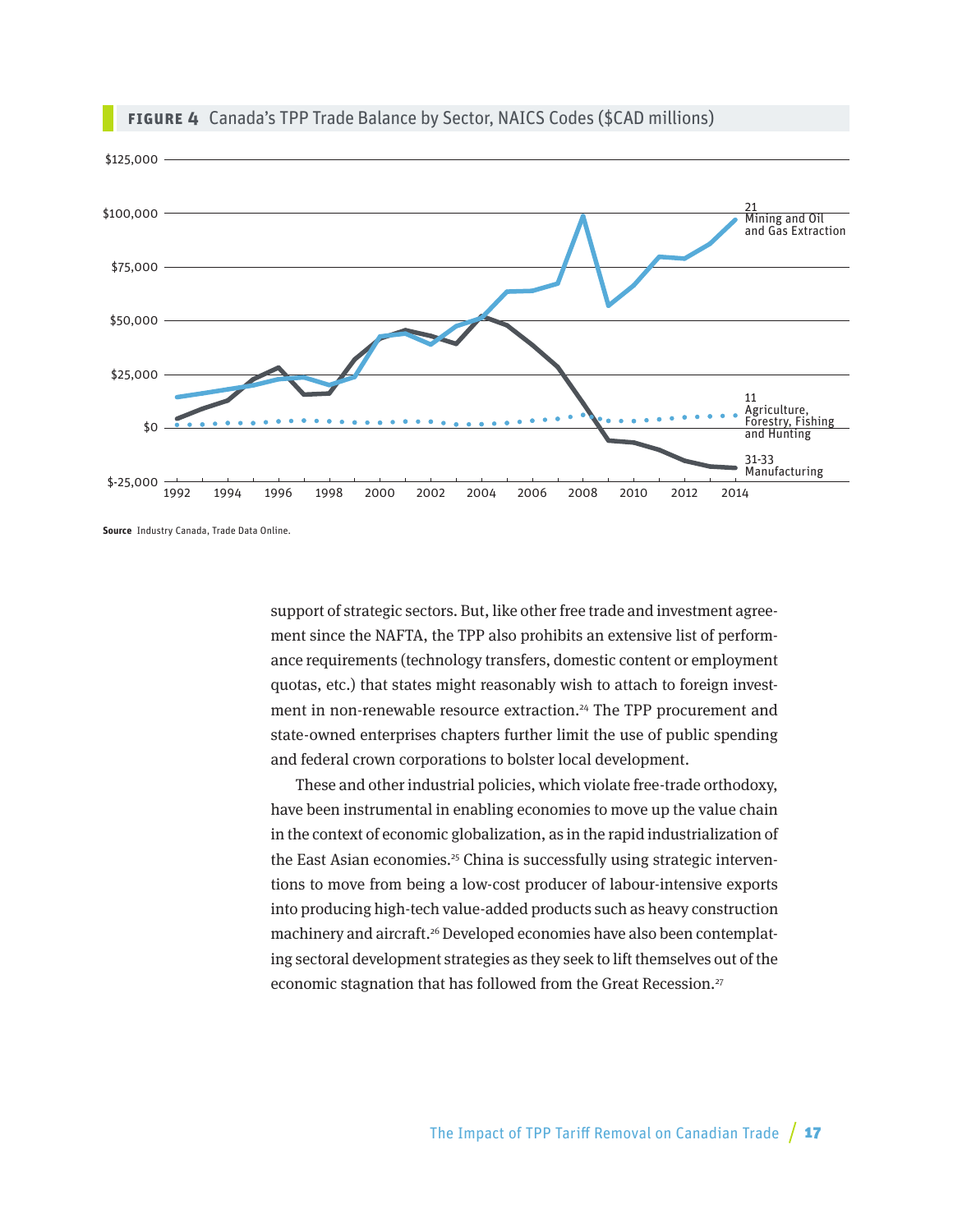#### <span id="page-17-0"></span>**Some Employment Implications**

Canada's increasing reliance on primary commodities for its goods exports could impact employment creation prospects. Statistics Canada has noted that, in the 2000s, the extractives sector experienced the "longest and strongest cycle for resources in postwar history," which generated record levels of investment, doubled profits, and "lifted the stock market to record heights," but the sector has "not been a large source of jobs for Canadians."<sup>28</sup>

Indeed, employment in the resource sector has been in decline as a portion of total employment in Canada—from 10% in 1990 to approximately 7% at the height of the commodity price boom in 2007.<sup>29</sup> This is partly due to employment growth in the service sector, but it is also indicative of the increasing capital intensity of the extractives industries.30

Table 7 provides several measures of job creation associated with the mining, oil and gas, and manufacturing industries. Manufacturing is more employment intensive than the extractive industries, providing more jobs as a portion of GDP, exports, and value-added production. This stands to reason, given the high level of capital investment required to explore for, extract, and bring to market mineral deposits.

The extractives industries tend to pay higher wages on average, but offer far fewer employment opportunities.31 Statistics Canada's value-added exports data to 2011 (most recent for this data set) shows that manufacturing exports generated 612,000 direct value-added jobs (40% of all valueadded export jobs) compared to 61,000 jobs (4% of export jobs) generated by mining and oil and gas industries, and 68,000 by crop and animal production (Table 7).32

Add indirect jobs and we see manufacturing employs 1,321,700, mining, and oil and gas employs 276,700, while crop and animal production employs 128,700.33 When indirect jobs are considered, the portion of value-added jobs in the extractives industries more than doubles (from  $4\%$  to  $9\%$ ), but this is still less than one-quarter of the portion of value-added jobs created by the manufacturing sector. Agricultural production is more labour intensive and produces a disproportionate number of jobs relative to its contribution to exports.

The composition of Canadian primary commodity exports to the TPP non-FTA countries is (roughly) evenly divided between the renewable natural resource sectors (36% of top 25 exports: agriculture, forestry, and fishing) and the non-renewable extractives industries  $(35\%$  of top 25)<sup>34</sup>, whereas Canada's global trade is dominated by extractives. As noted above, tariff re-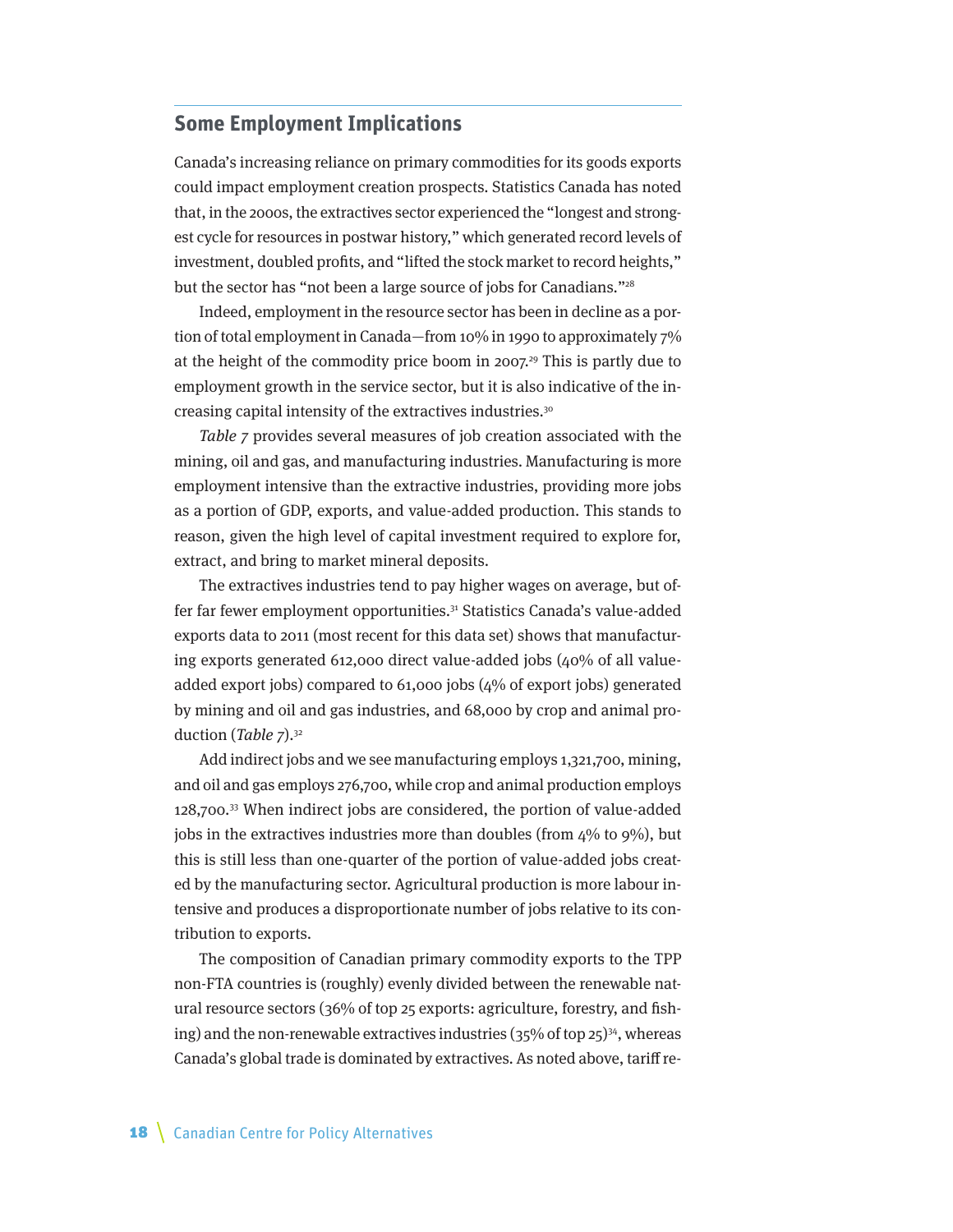|  |  |  | <b>TABLE 7</b> Employment Intensity Manufacturing and Mining and Oil and Gas |  |  |  |
|--|--|--|------------------------------------------------------------------------------|--|--|--|
|--|--|--|------------------------------------------------------------------------------|--|--|--|

|                          |          | <b>Goods Producing<br/>Industries (2014)</b> | Jobs Per \$1 Billion<br>Exports (2014) |              | <b>Value-Added</b><br><b>Exports (2011)</b> |                                    |
|--------------------------|----------|----------------------------------------------|----------------------------------------|--------------|---------------------------------------------|------------------------------------|
| <b>Industry</b>          | % of GDP | $%$ of<br><b>Employment</b>                  |                                        | % of Exports | % of lobs                                   | % Direct &<br><b>Indirect Jobs</b> |
| Manufacturing            | 36%      | 52%                                          | 4668                                   | 52%          | 40%                                         | 45%                                |
| Mining & Oil & Gas       | 27%      | 8%                                           | 1525                                   | 21%          | 4%                                          | 9%                                 |
| Crop & Animal Production |          |                                              |                                        | 3%           | 4%                                          | 4%                                 |

**Sources** Statistics Canada (Tables 379-0031, 281-0024, 381-0032), Industry Canada Trade Data Online & author's calculations **Note** Comparable data for % of GDP, % of employment and Jobs per 1 billion exports is not readily available.

> duction in the TPP could provide opportunities for increased agricultural exports, but the impact on employment is likely to be small. The employment potential of increases in seed and pork exports must be weighed against the job losses following from increased Canadian dairy imports resulting from the TPP, and the aforementioned impacts on Canadian manufacturing.35

> In general, however, we can say that Canada is increasing exports of goods produced via resource extraction (low employment intensity) and imports of manufactured products (high employment intensity). In effect, Canada is exporting goods that create relatively few domestic jobs and importing goods that create more jobs elsewhere. This could account for some of the decline in manufacturing employment over the past decade, and points to long-term challenges for job-creation strategies and achieving full employment in Canada. The prioritization of resource extraction and export by the previous Conservative government can be seen as having sidelined job-creating, value-adding, and productivity-enhancing industries.

> Reliance on the export of primary commodities also contributes to exchange-rate volatility and vulnerability as increases in commodity prices put upward pressure on the Canadian dollar. This volatility creates challenges for other exports. For example, a strong Canadian dollar increases the cost of manufactured goods for foreign buyers and thereby, as in the case of the commodity price boom of 2000s, contributes to a decrease in non-resourcesector exports, and job losses. Between 2001 and 2014, the Canadian economy lost 493,000 manufacturing jobs.<sup>36</sup> The inevitable decline in commodity prices from the record highs of the 2000s has also had adverse effects on economic growth and public finances, as evident from the fiscal challenges the federal and several provincial governments are currently facing.37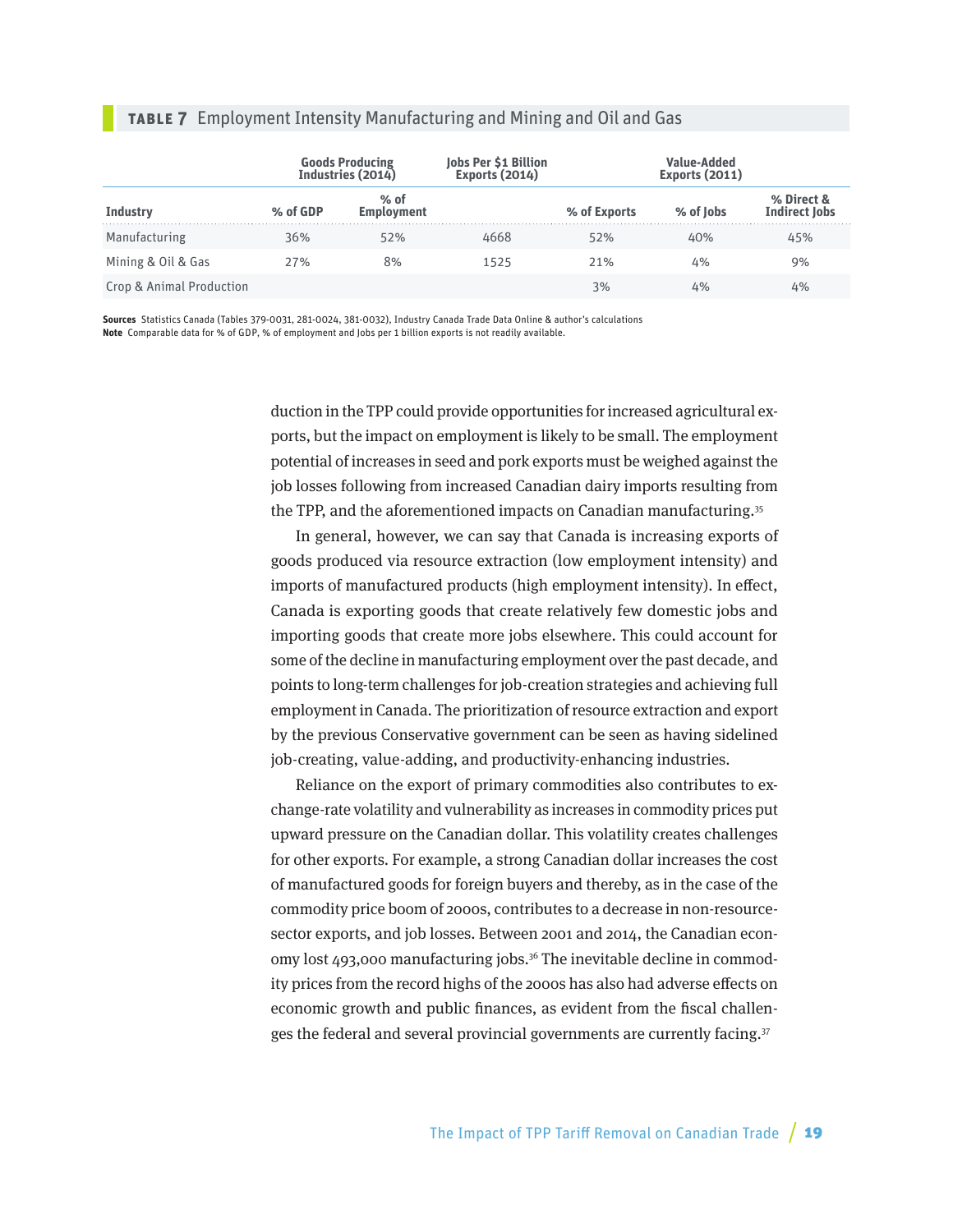## <span id="page-19-0"></span>**Conclusion**

The TPP would have broad impacts in a number of policy areas not described here but covered in other studies within the CCPA'S "What's the Big Deal" series on the Trans-Pacific Partnership. This report has examined the potential impacts of tariff reduction in the TPP on the Canadian economy. It finds that, far from automatically benefiting workers and consumers, the agreement will likely exacerbate Canada's reliance on low-employmentintensity primary commodity exports.

The potential for the TPP to open up opportunities in certain sectors, such as pork and seed exports, must be assessed against the increased imports of dairy products from the U.S., New Zealand and Australia, the likely increase in tariff-free imports of advanced manufactured products from Japan, and of non-advanced manufactured goods from lower-cost jurisdictions such as Malaysia and Vietnam. The Pacific deal not only removes tariffs but also many of the tools governments, including Canada, might reasonably wish to use to foster economic advancement and the growth of innovation-driven exports.

#### **Notes**

**1** Quote taken from<https://ustr.gov/tpp> on March 9, 2016.

**2** This paper is part of the CCPA series, What's the Big Deal: Unpacking the Trans-Pacific Partnership, which is comprised of a number of reports on the deal's likely impacts in these and other areas. See: [www.policyalternatives.ca](http://www.policyalternatives.ca) for more.

**3** The governments of Canada and Japan released a "Joint Study" on trade liberalization in 2007 that was based on 2001 data and relied on the contentious computable general equilibrium (CGE) methodology. No recent studies have been made available by the Canadian government. For a critique of the CGE model see Jim Stanford, 'Out of Equilibrium: The Impact of EU-Canada Free Trade on the Real Economy' (Ottawa: Canadian Centre for Policy Alternatives, October 2010), 22–25, http://www.policyalternatives.ca/sites/default/files/uploads/publications/National%20 Office/2010/10/Out\_of\_Equilibrium.pdf.

The author's enquiries as to the availability of data and documents to support claimed TPP benefits received the following response:

"As with any international trade initiative, Canada assessed the economic value of being in the TPP negotiations prior to entering and our analysis is ongoing as the negotiations progress. We consider, among other factors, the opportunity to deepen and modernize our trading relationships with countries with which we currently have FTAs (US, Mexico, Chile, Peru), as well as the chance to gain new market access in Asia, including Japan. All 11 of our TPP partners are listed as Priority Markets under the Global Markets Action Plan…In other words, the TPP is fully in line with Canada's economic plan and our trade policy agenda." Foreign Affairs, Trade and Development Canada, 'TPP Question', personal communication, 3 March 2015.

But no supporting documents have been provided.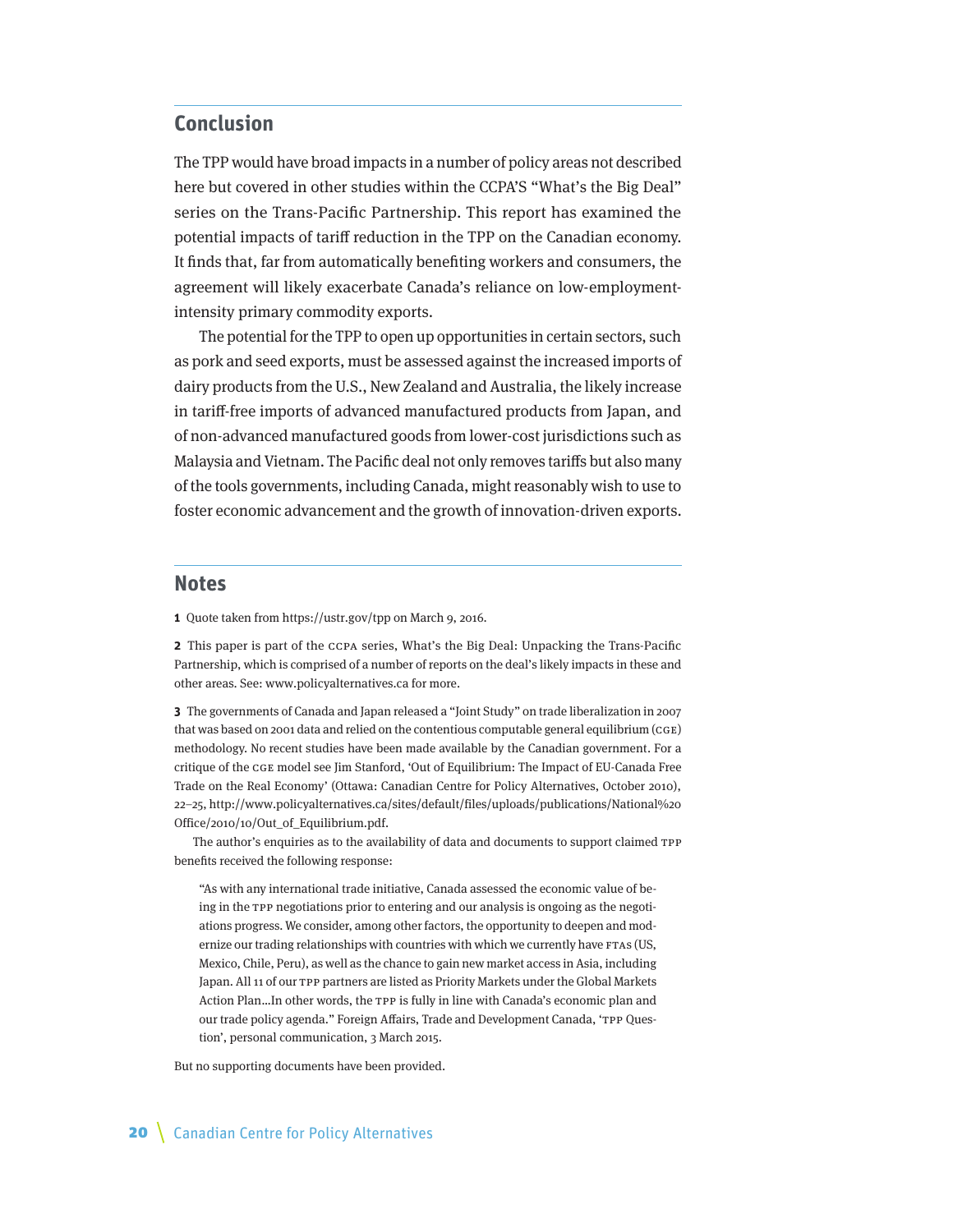**4** Robert Fife, 'Trudeau Markets Canada as Tech Hub in Bid for Global Investment at Davos', The Globe and Mail, 20 January 2016, http://www.theglobeandmail.com/news/world/justin-trudeauto-talk-up-canada-when-he-takes-the-stage-at-davos/article28278339/..

**5** 'Canadian Business Is United: It's Time for TPP · Canadian Chamber of Commerce', accessed 15 March 2016, http://www.chamber.ca/media/news-releases/Canadian-business-is-unitedtime-for-TPP/.

**6** UNCTADstat, Gross Domestic Product, [http://unctadstat.unctad.org/wds/ReportFolders/](http://unctadstat.unctad.org/wds/ReportFolders/reportFolders.aspx) [reportFolders.aspx](http://unctadstat.unctad.org/wds/ReportFolders/reportFolders.aspx)

**7** 99.2% of agricultural and 100% of non-agricultural product categories are tariffs free World Trade Organization (WTO) World Trade Organization (WTO), 'Trade Profiles - Singapore', accessed 25 January 2016, http://stat.wto.org/CountryProfile/WSDBCountryPFView.aspx?Language=E&Country=SG.

**8** Under the Trudeau government Industry Canada has been renamed Innovation, Science and Economic Development Canada. This report uses Industry Canada as the trade data continues to be available via Industry Canada, Trade Data Online: http://www.ic.gc.ca/eic/site/tdo-dcd. nsf/eng/Home.

**9** Industry Canada, Trade Data Online, Canadian Trade Balances, Total for All Industries ([https://](https://www.ic.gc.ca/app/scr/tdst/tdo/crtr.html?naArea=9999&searchType=All&productType=NAICS&reportType=TB&timePeriod=10|Complete+Years¤cy=CDN&toFromCountry=CDN&countryList=specific&areaCodes=9&grouped=GROUPED&runReport=true) [www.ic.gc.ca/app/scr/tdst/tdo/crtr.html?naArea=9999&searchType=All&productType=NAICS](https://www.ic.gc.ca/app/scr/tdst/tdo/crtr.html?naArea=9999&searchType=All&productType=NAICS&reportType=TB&timePeriod=10|Complete+Years¤cy=CDN&toFromCountry=CDN&countryList=specific&areaCodes=9&grouped=GROUPED&runReport=true) [&reportType=TB&timePeriod=10|Complete+Years&currency=CDN&toFromCountry=CDN&cou](https://www.ic.gc.ca/app/scr/tdst/tdo/crtr.html?naArea=9999&searchType=All&productType=NAICS&reportType=TB&timePeriod=10|Complete+Years¤cy=CDN&toFromCountry=CDN&countryList=specific&areaCodes=9&grouped=GROUPED&runReport=true) [ntryList=specific&areaCodes=9&grouped=GROUPED&runReport=true](https://www.ic.gc.ca/app/scr/tdst/tdo/crtr.html?naArea=9999&searchType=All&productType=NAICS&reportType=TB&timePeriod=10|Complete+Years¤cy=CDN&toFromCountry=CDN&countryList=specific&areaCodes=9&grouped=GROUPED&runReport=true)

**10** 'Report - Trade Data Online - Import, Export and Investment - Industry Canada'; Industry Canada Trade Data online for 2015 annual data and Greg Quinn, 'Canada Trade Deficit Unexpectedly Narrows on Surge in Exports', Bloomberg.com, accessed 22 February 2016, http://www.bloomberg. com/news/articles/2016-02-05/canada-trade-deficit-unexpectedly-narrows-on-surge-in-exports..

**11** Stanford, 'Out of Equilibrium: The Impact of EU-Canada Free Trade on the Real Economy', 30. See also the predictions of increased trade deficits upon tariff removal in the Canada-EU study of the Comprehensive Economic and Trade Agreement (CETA) European Commission and the Government of Canada, European Commission and the Government of Canada, 'Assessing the Costs and Benefits of a Closer EU-Canada Economic Partnership', Joint Study (Ottawa: Department of Foreign Affairs and International Trade, 2008), 57.

**12** Industry Canada Trade Data Online, top 25 total Exports by product, HS 4 codes,2015.

**13** 'World Development Indicators| World DataBank - Canada, Exports to GDP', accessed 4 December 2015, http://databank.worldbank.org/data/reports.aspx?ReportId=30436&Type=Chart.

**14** World DataBank, World Development Indicators: [http://databank.worldbank.org/data/](http://databank.worldbank.org/data/reports.aspx?source=world-development-indicators&preview=on) [reports.aspx?source=world-development-indicators&preview=on](http://databank.worldbank.org/data/reports.aspx?source=world-development-indicators&preview=on)

**15** 'World Bank, 'World Development Indicators| World DataBank', accessed 3 November 2015, http://databank.worldbank.org/data/reports.aspx?source=2&country=&series=TX.QTY.MRCH. XD.WD&period=&l=en..

**16** Simple and weighted average definitions taken from https://www.wto.org/english/res\_e/ statis\_e/popup\_indicator\_help\_e.htm

**17** Alana Semuels, 'How the Trans-Pacific Partnership Threatens America's Recent Manufacturing Resurgence', The Atlantic, 8 October 2015, http://www.theatlantic.com/business/archive/2015/10/ trans-pacific-partnership-tpp-manufacturing/409591/; Josh Bivens, 'The Trans-Pacific Partnership Is Unlikely to Be a Good Deal for American Workers', Briefing Paper (Washington: Economic Policy Institute, 16 April 2015), http://www.epi.org/publication/tpp-unlikely-to-be-good-dealfor-american-workers/.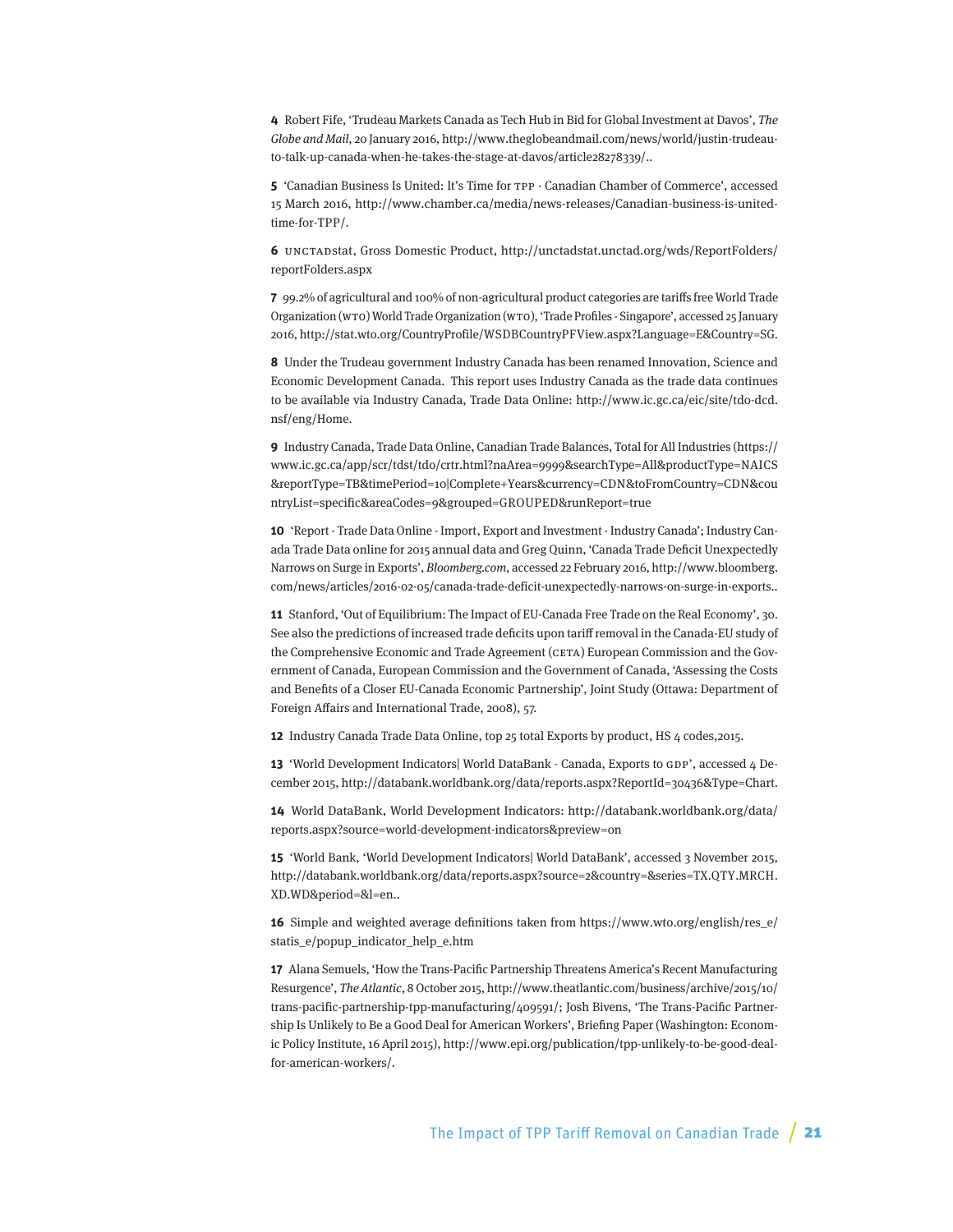**18** Mary E. Burfisher et al., 'Agriculture in the Trans-Pacific Partnership' (Washington: United States Department of Agriculture, October 2014), 22–24, http://www.ers.usda.gov/media/1692509/ err176.pdf. WTO, 'Trade Profiles - Canada, Japan', accessed 25 January 2016, http://stat.wto.org/ TariffProfile/WSDBTariffPFView.aspx?Language=E&Country=CA,JP. .

**19** 'Report of the Canada-Japan Joint Study on Benefits and Costs of Further Promotion of Bilateral Trade and Investment' (Foreign Affiairs, Trade and Development Canada, October 2007), 64, http://www.international.gc.ca/trade-agreements-accords-commerciaux/agr-acc/japanjapon/canjap-report-rapport.aspx?lang=eng#chap1; Burfisher et al., 'Agriculture in the Trans-Pacific Partnership', 22, 23.

**20** WTO, 'Trade Profiles - Canada, Japan'

**21** These findings are confirmed by a 2007 study (using 2001 data) on the liberalization of Canada-Japan trade which concluded that "In Japan, production in the manufacturing and services sectors would increase, but that of grains and meat products would decrease. In Canada, production in the agricultural and food sectors would increase, but that of most manufacturing sectors would decrease, although to a lesser extent"'Report of the Canada-Japan Joint Study on Benefits and Costs of Further Promotion of Bilateral Trade and Investment', 64.

**22** Source: UNCTADstat, GDP at current prices \$US and Merchandise Trade Matrix by product groups, \$US, author's calculations

**23** OECD, 'STI Country Profiles: Canada', in OECD Science, Technology and Industry Outlook 2014 (Paris: Organisation for Economic Co-operation and Development (OECD), 2014), 285, http://www. oecd-ilibrary.org/content/chapter/sti\_outlook-2014-40-en; OECD, 'Moving Up the Value Chain: Staying Competitive in the Global Economy: Main Findings' (OECD, 2007), 20.

**24** Suzy H. Nikièma, 'Performance Requirements in Investment Treaties', IISD Best Practices Series (International Institute for Sustainable Development (iisd), December 2014), 2, http://www. iisd.org/sites/default/files/publications/best-practices-performance-requirements-investmenttreaties-en.pdf.December 2014

**25** Ha-Joon Chang, The East Asian Development Experience: The Miracle, the Crisis and the Future (Penang, Malaysia; London; New York; New York: Third World Network ; Zed, 2006).

**26** Daniel Poon, 'A Pivot to Asia? Canada's "Real" Globalization', Policy Options, September 2012; Keith Crane et al., 'The Effectiveness of China's Industrial Policies in Commercial Aviation Manufacturing', Product Page, (2014), http://www.rand.org/pubs/research\_reports/RR245.html.

**27** The Economist, 'The Global Revival of Industrial Policy: Picking Winners, Saving Losers', The Economist, 5 August 2010, http://www.economist.com/node/16741043; Edward Luce, 'America Reassembles Industrial Policy', Financial Times, 8 April 2012, http://www.ft.com/intl/cms/ s/0/6cbeb150-7da4-11e1-bfa5-00144feab49a.html#axzz2C3zbVMA8; Joseph E. Stiglitz, Joan Esteban, and Justin Lin Yifu, The Industrial Policy Revolution I: The Role of Government Beyond Ideology (Basingstoke, UK: Palgrave Macmillan, 2013).

**28** Philip Cross, 'The Role of Natural Resources in Canada's Economy', Canadian Economic Observer 21, no. 11 (November 2008): 3.3, 3.7, 3.9.

**29** Ibid., 3.7.

**30** CSLS, 'Productivity Trends in Natural Resources Industries in Canada' (Ottawa: Centre for Study of Living Standards (CSLS), October 2004).

**31** In 2014 the extractives sector paid on average \$41.08/hr. whereas manufacturing paid \$23.46/ hr. Statistics Canada, Table 281-0030.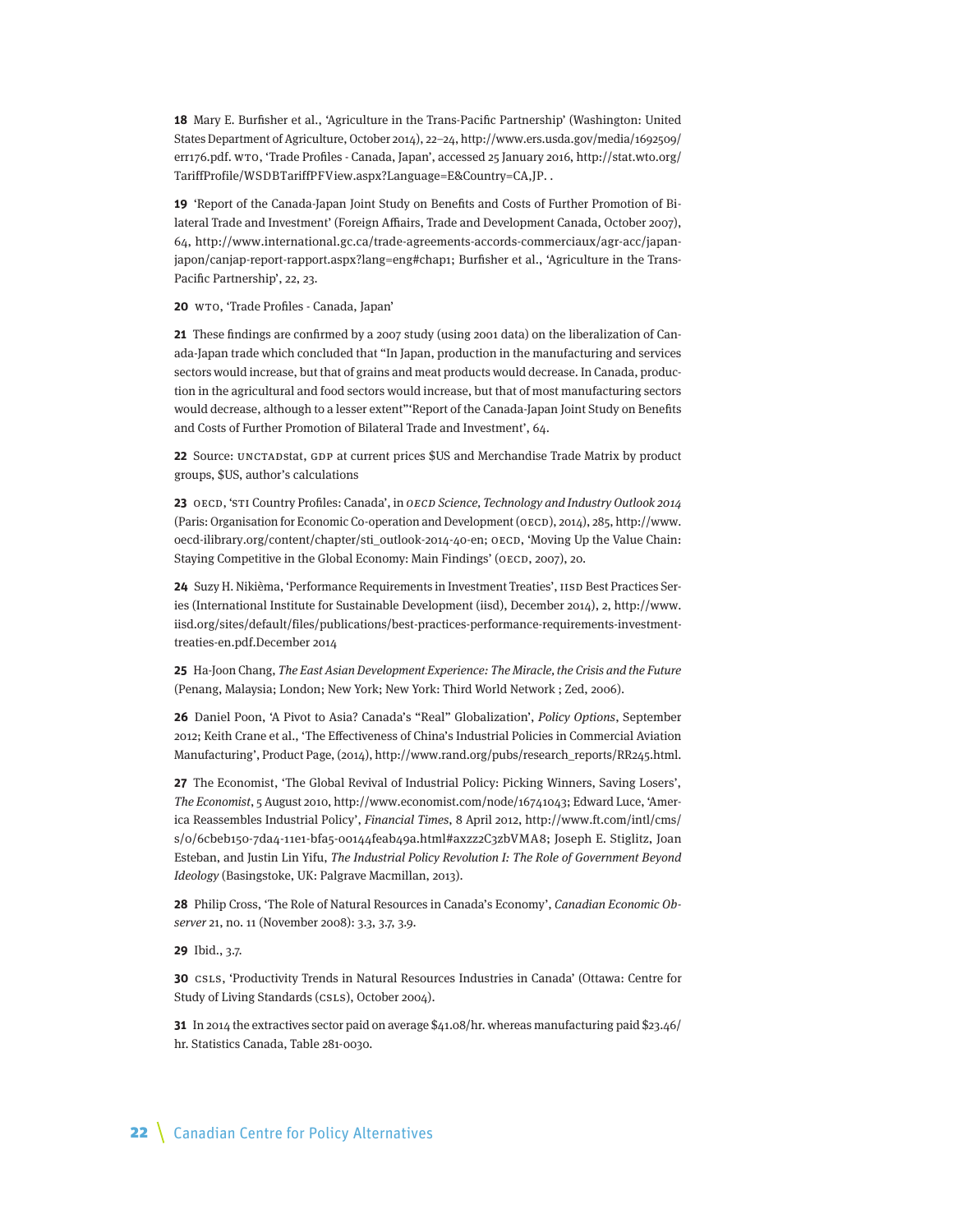**32** Statistics Canada Government of Canada, 'Contribution of Exports to Jobs, 2011', 30 July 2015, http://www.statcan.gc.ca/daily-quotidien/150730/t002b-eng.htm. This is the most recent data available for this Statistics Canada survey Table 381-0032. "The database measures the contribution of exports to gross value added or GDP by removing the value of the imported intermediate inputs (non-capital purchases from other industries) embodied in exported products. This method provides a measure of the contribution of exports to the GDP of each industry and of the total economy" http://www.statcan.gc.ca/daily-quotidien/150730/dq150730b-eng.htm.

**33** Statistics Canada, Table 381-0032

**34** See Table 3, Canadian - TPP (non-FTA countries) by Product

**35** Canadian Press, 'TPP Could Harm Canada's Dairy More than Expected, Expert Says', accessed 14 November 2015, http://www.cbc.ca/news/canada/montreal/tpp-dairy-imports-effects-1.3308877.

**36** Statistics Canada Table 281-0024

**37** 'Economic Mood Darkens as Rout Spreads beyond Oil Patch', The Globe and Mail, accessed 24 February 2016, http://www.theglobeandmail.com/report-on-business/economy/businessesoutside-oil-patch-now-feeling-sting-of-commodity-price-rout-boc/article28105709/; 'UPDATE 3-Canada Government Warns of Big Budget Deficits, Growth Forecast Cut', Reuters, 22 February 2016, http://www.reuters.com/article/canada-budget-idUSL2N1610YX.